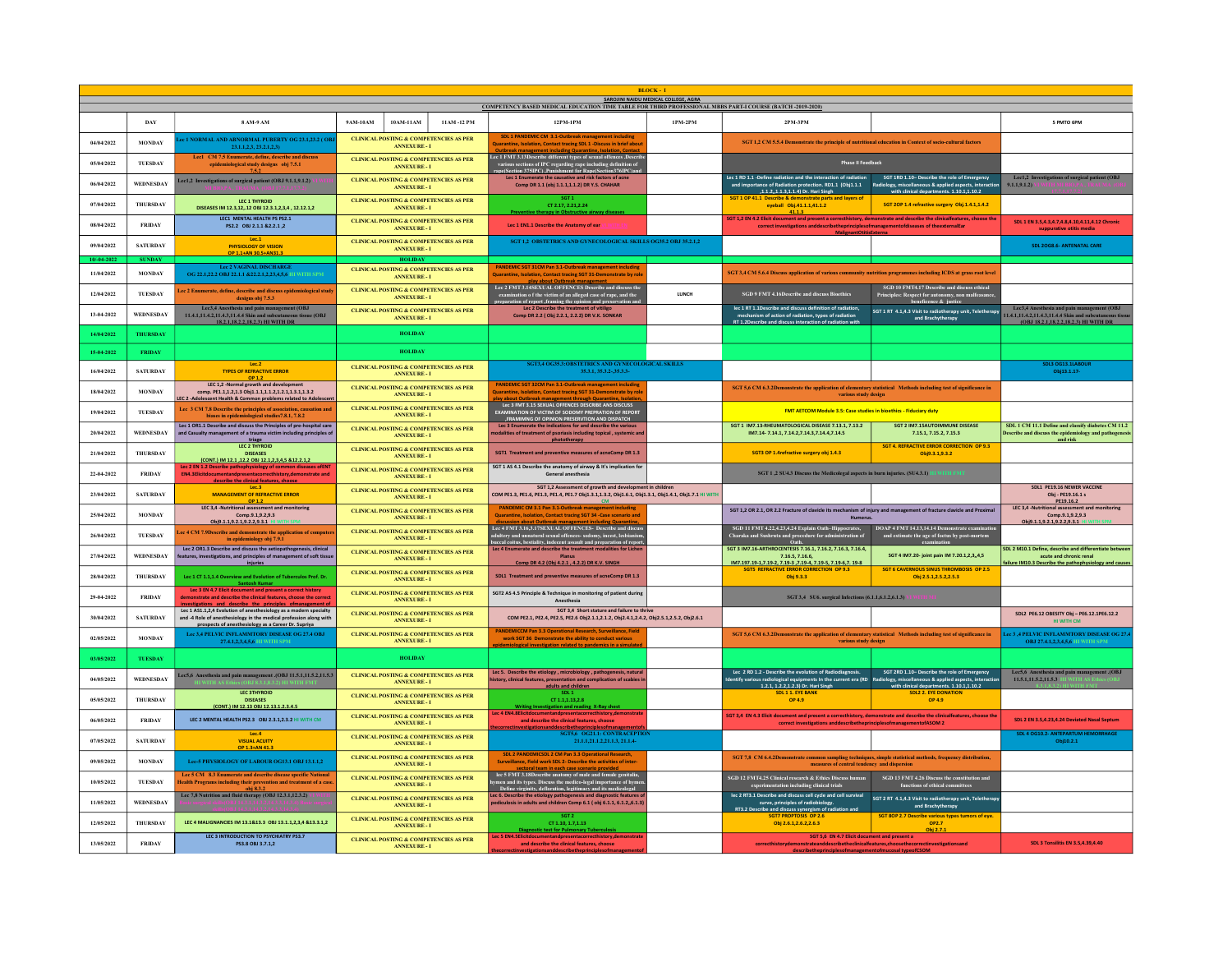| 14-05-2022 | <b>SATURDAY</b>  | <b>DISORDERS OF LID AND ADNEXA</b><br><b>OP2.1+ ENT</b>                                                                                                                          | <b>CLINICAL POSTING &amp; COMPETENCIES AS PER</b><br><b>ANNEXURE - I</b> | SGT7,8 OG14.1: MATERNAL PELVIS<br>14.1.1, 14.1.2                                                                                                                                                                                                                     |                                                                                                                                                                                                                                                                                                    |                                                                                                                                                                   | SDL 5 OG33.3- BENIGN.PRE<br><b>MALIGNANT LESIONS OF THE CERVIX</b><br>Obi33.3.1                                                                 |
|------------|------------------|----------------------------------------------------------------------------------------------------------------------------------------------------------------------------------|--------------------------------------------------------------------------|----------------------------------------------------------------------------------------------------------------------------------------------------------------------------------------------------------------------------------------------------------------------|----------------------------------------------------------------------------------------------------------------------------------------------------------------------------------------------------------------------------------------------------------------------------------------------------|-------------------------------------------------------------------------------------------------------------------------------------------------------------------|-------------------------------------------------------------------------------------------------------------------------------------------------|
| 16/05/2022 | <b>MONDAY</b>    |                                                                                                                                                                                  | <b>HOLIDAY</b>                                                           |                                                                                                                                                                                                                                                                      | SGT 9,10CM 7.5.4 Describe and discuss Experimental study design in detail                                                                                                                                                                                                                          |                                                                                                                                                                   |                                                                                                                                                 |
| 17/05/2022 | <b>TUESDAY</b>   | Lec 6 CM 8.3 Enumerate and describe disease specific National<br><b>Tealth Programs including their prevention and treatment of a cas</b><br>obi 8.3.3                           | <b>CLINICAL POSTING &amp; COMPETENCIES AS PER</b><br><b>ANNEXURE-I</b>   | Lee 6FMT 3.19<br>Discuss the medicolegal aspects of pregnancy and delivery, signs of pregnancy, precipitate labour superfoctation,<br>sunerfecundation and signs of recent and remote delivery in living                                                             | $\text{SGD}$ 14 FMT 6.1 Describe different types of specimen and $\text{DOAP}$ S FMT 6.2,6.3 Demonstrate the methods of tissues to be collected both in the living and deall: Body sample collection, preservation, location process a                                                             |                                                                                                                                                                   |                                                                                                                                                 |
| 18/05/2022 | <b>WEDNESDAY</b> | Lec 3 OR1.4 Describe and discuss the Principles of management of<br>soft tissue injuries                                                                                         | <b>CLINICAL POSTING &amp; COMPETENCIES AS PER</b><br><b>ANNEXURE-I</b>   | ec 7 Describe the etiology pathogenesis and diagnostic features<br>pediculosis in adults and children (Comp DR 7.1 obj 7.1.1.<br>7.1.2.7.1.3) BY : DR ISHA SINGH                                                                                                     | ds(blood, urine, semen, faeces saliva). Skin, Nails, tooth puln<br>SGT 5 IM7.23r biologic and disease modifying therapy<br>7.23.1, 2, 3, 4                                                                                                                                                         | SGT 6 IM8.9-HYPERTENSION 8.9.1,2,3,4,5,6,7                                                                                                                        | SDL 3IM 6.18 Enumerate the indication & discuss<br>prophylactic drugs used to prevent HIV<br>related opportunistic infections OBJ 6.18.1        |
| 19/05/2022 | THURSDAY         | LEC 5 MALIGNANCIES<br>(CONT.) IM 13.4 & 13.6 OBJ 13.4.1,2,3,4& 13.6.1,3                                                                                                          | <b>CLINICAL POSTING &amp; COMPETENCIES AS PER</b><br><b>ANNEXURE - I</b> | CT1.161.18.1.19<br>munication with patients and attendants and Healthcare                                                                                                                                                                                            | SGT9 OP 2.7 Describe various types tumors of eye. OP2.7<br>Obi 2.7.2.3                                                                                                                                                                                                                             | SGT10 TUMORS OF EYE OP 2.8<br>Obi 2.8.1                                                                                                                           |                                                                                                                                                 |
| 20/05/2022 | <b>FRIDAY</b>    | Lec 6 EN4.13Describetheclinicalfeatures, investigations and principles<br>ofmanagementofOtosclerosis                                                                             | <b>CLINICAL POSTING &amp; COMPETENCIES AS PER</b><br><b>ANNEXURE - I</b> | SGT3 AS 7.2 Enumerate & describe criteria for admission and<br>discharge of patient to an ICU                                                                                                                                                                        | SGT 5,6 SU6.2 surgical Infections<br>(6.2.1, 6.2.2, 6.2.3) V1 W11H M1                                                                                                                                                                                                                              |                                                                                                                                                                   |                                                                                                                                                 |
| 21-05-2022 | <b>SATURDAY</b>  | 1006<br>MANAGEMENT OF DISORDERS OF LID AND ADNEXA                                                                                                                                | <b>CLINICAL POSTING &amp; COMPETENCIES AS PER</b><br><b>ANNEXURE - I</b> | <b>SGT 5,6 Breast feeding in infants</b><br>COM PE7.1, PE7.2, PE7.3, PE7.4, PE7.6, PE7.8, PE7.9, PE7.10, PE7.11 Obi7.1.1.7.1.2, Obi7.2.1,<br>Obj7.3.1.7.3.2.7.3.3, Obj7.4.1.Obj7.6.1, Obj7.8.1.7.8.2 Obj7.9.1.7.9.2.Obj7.10.1, Obj7.11.1 HI wit                      |                                                                                                                                                                                                                                                                                                    |                                                                                                                                                                   | SDL 3 PE7.11 Participate in Breast Feeding Week<br>Celebration<br>Obi- PE7.11.1 To participate in breast feeding week                           |
| 23/05/2022 | <b>MONDAY</b>    | OP 2.1<br>LEC 5 -National Programs, RCH-Universal immunizations Program<br>Comp.19.1,19.2,19.3,19.5<br>Obi19.1.1.19.2.1.19.3.1.19.5.1 HI WI                                      | <b>CLINICAL POSTING &amp; COMPETENCIES AS PER</b><br><b>ANNEXURE - I</b> | Lec 7 CM 8.3 8.3.4 Enumerate the disease specific National Health<br>Programs 8.3.5 Discuss and explain in brief about IDSP.                                                                                                                                         | SGT 11,12CM 7.9.2 Demonstrate the application of computers in epidemiology                                                                                                                                                                                                                         |                                                                                                                                                                   |                                                                                                                                                 |
| 24/05/2022 | TUESDAY          | ec 8 CM 8.4 Describe the principles and enumerate the measures<br>control a disease epidemic obj 8.4.1,8.4.2                                                                     | <b>CLINICAL POSTING &amp; COMPETENCIES AS PER</b><br><b>ANNEXURE - I</b> | Lee 7 FMT 3.20Discuss disputed paternity and maternity.                                                                                                                                                                                                              | FMT AETCOM Module 3.5: Case studies in bioethics - Fiduciary duty                                                                                                                                                                                                                                  |                                                                                                                                                                   |                                                                                                                                                 |
| 25/05/2022 | WEDNESDAY        | Lec 4 OR1.5 Describe and discuss the aetiopathogenesis, clinical<br>eatures, investigations, and principles of management of dislocation<br>of maior ioints. shoulder. knee. hip | <b>CLINICAL POSTING &amp; COMPETENCIES AS PER</b><br><b>ANNEXURE - I</b> | Lec 8 Describe the etiology, microbiology, pathogenesis and clinic<br>esentations and diagnostic features of common viral inf<br>the skin in adults and childrenComp DR 8.1 Obi 8.1.1.8.1.2.8.1.3)                                                                   | SGT 7 Hypertensiont 8.10.1,2,3,4,5,6,7,8                                                                                                                                                                                                                                                           | SGT 8 IM8.11-Hypertension 8.11.1,2,3                                                                                                                              | SDL 4 IM 22.1 Enumerate the causes of hypercalcemia<br>and distinguish the features of PTH vs non PTH<br>mediated hypercalcemia OBJ 22.1.2.3.4. |
| 26/05/2022 | THURSDAY         | Lec <sub>2</sub><br>CT 1.2 Clinico-Radiological Diagnosis of Pulmonary Tuberculosis D                                                                                            | <b>CLINICAL POSTING &amp; COMPETENCIES AS PER</b><br><b>ANNEXURE - I</b> | <b>SGT 2 Candida species in fungal scrapings</b>                                                                                                                                                                                                                     | SGT11 TUMORS OF EYE OP 2.8<br>Obj 2.8.2                                                                                                                                                                                                                                                            | <b>SGT 12 CONJUNCTIVITIS OP3.3</b><br>Obj3.3.1,3.3.2,3.3.3,3.3.4                                                                                                  |                                                                                                                                                 |
| 27/05/2022 | <b>FRIDAY</b>    | G.V. Singh<br>Lec 7 EN4.19Describetheclinicalfeatures,investigationsandprinciple<br>ofmanagementofVertigo<br><b>EN4.20Describetheclinicalfeatures, investig</b>                  | <b>CLINICAL POSTING &amp; COMPETENCIES AS PER</b><br><b>ANNEXURE - I</b> | SGT4 AS7.4,3 Principle of Mechanical Ventilation and Management<br>of unconscious patent                                                                                                                                                                             | SGT 7,8 SU18.3. Skin and subcutaneous tissue<br>(18.3.1, 18.3.2)                                                                                                                                                                                                                                   |                                                                                                                                                                   |                                                                                                                                                 |
| 28-05-2022 | <b>SATURDAY</b>  | Lec 2 AS3.1 Principle of Pre-operative evaluation                                                                                                                                | <b>CLINICAL POSTING &amp; COMPETENCIES AS PER</b><br><b>ANNEXURE-I</b>   | SGT 7,8 Complementary feeding<br>COM PE8.1, PE8.2, PE8.3, Obj8.1.1, Obj8.2.1,8.2.2, Obj8.3.1                                                                                                                                                                         |                                                                                                                                                                                                                                                                                                    |                                                                                                                                                                   | SDL4 PE13.6 national anemia control program OBJ<br>13.6.1.2HI WITH CM                                                                           |
| 30/05/2022 | <b>MONDAY</b>    | LEC 6 -Malnutrition in children<br>Comp.10.1.10.2<br>Obi10.1.1.10.2.1                                                                                                            | <b>CLINICAL POSTING &amp; COMPETENCIES AS PER</b><br><b>ANNEXURE-I</b>   | Lec 9 CM 8.5 Describe and discuss the principles of pl<br>implementing and evaluating control measures for disease at<br>community level. Obi 8.5.                                                                                                                   | SGT 3,4 OR 2.1, OR 2.2 Fracture of clavicle its mechanism of injury and management of fracture clavicle and Proximal<br>Humerus.                                                                                                                                                                   |                                                                                                                                                                   | SDL 1 OR 1.3 Soft TISSUE INJURIES CLINICAL FEATURES<br><b>AND MANAGEMENT</b>                                                                    |
| 31-05-2022 | <b>TUESDAY</b>   | Lec 10 CM 8.7 Describe the principles of management of<br>information systems in public health obj 8.7.1                                                                         | <b>CLINICAL POSTING &amp; COMPETENCIES AS PER</b><br><b>ANNEXURE - I</b> | Lee 8 FMT 3.21 Discuss Pre-conception and Pre Natal Diagnostic<br>Techniques (PC&PNDT) - Prohibition of Sex Selection Act 2003<br>and Domestic Violence Act 2005                                                                                                     | SGD 15 FMT 7.1<br>Enumerate the indications and describe the DOAP 6 FMT 14.3 Assist and demonstrate the proper<br>transpectively principles and appropriate use for:<br>DNA profiling the collecting preserving and dispatch of the<br>le                                                          |                                                                                                                                                                   |                                                                                                                                                 |
| 01/06/2022 | WEDNESDAY        | Lec9 Transplantation (OBJ 13.3.1)                                                                                                                                                | <b>CLINICAL POSTING &amp; COMPETENCIES AS PER</b><br><b>ANNEXURE - I</b> | Lec 9 Enumerate the indications and describe the pharmacology.<br>administration and adverse reaction of pharmacotherapies for<br>svohilis                                                                                                                           | common clinical conditions.<br>RD 1.9.1.1.9.2.1.9.3.1.9.4 Dr.Archit Guota                                                                                                                                                                                                                          | Radiodiagnosis. Identify various radiological<br>equipments in the current era                                                                                    |                                                                                                                                                 |
| 02/06/2022 | THURSDAY         | LEC 6OBESITY IM 14.40BJ 14.4.1,2                                                                                                                                                 | <b>CLINICAL POSTING &amp; COMPETENCIES AS PER</b><br><b>ANNEXURE - I</b> | SDL 2 Candida species in fungal scrapings                                                                                                                                                                                                                            | <b>SDL3 3. VIT A DEFICIENCY</b><br><b>OP 4.4</b><br>OP 9.4                                                                                                                                                                                                                                         | <b>SDL4 4. SPECIFIC OPHTHALMOLOGICAL DRUGS (ANT</b><br>ALLERGIC, LUBRICANT, ANTIGLAUCOMA)<br>PH 1.58                                                              |                                                                                                                                                 |
| 03/06/2022 | <b>FRIDAY</b>    | LEC 4INTRODUCTION TO PSYCHIATRY PS3.12 3.12.1.2                                                                                                                                  | CLINICAL POSTING & COMPETENCIES AS PER<br><b>ANNEXURE - I</b>            | Lec 8 EN4.12Elicitdocumentandpresentacorrecthistorydemonstrate<br>and describe the clinical features, choose                                                                                                                                                         | SGT 7,8 EN 4.8 Elicit document and present a correcthistory, demonstrate and describe the clinicalfeatures, choose the<br>correct investigations anddescribetheprinciplesofmanagementofsquamosal typeofCSOM                                                                                        |                                                                                                                                                                   | SDL4 EN 4.30 Epistaxis                                                                                                                          |
| 04/06/2022 | <b>SATURDAY</b>  | Lec.7<br><b>ASSESSMENT OF ENTROPION AND ECTROPION</b><br>OP2.3                                                                                                                   | <b>CLINICAL POSTING &amp; COMPETENCIES AS PER</b><br><b>ANNEXURE - I</b> | SGT 9,10 OG36.1: OBSTETRICS AND GYNECOLOGICAL SKILLS II<br>36.1.1, 36.1.2, 36.1.3, 36.1.4-                                                                                                                                                                           |                                                                                                                                                                                                                                                                                                    |                                                                                                                                                                   |                                                                                                                                                 |
| 06/06/2022 | <b>MONDAY</b>    | Lee-6 MECHANISM OF LABOUR OG 13.1 OBJ 13.1.3.4                                                                                                                                   | <b>CLINICAL POSTING &amp; COMPETENCIES AS PER</b><br><b>ANNEXURE - I</b> | Lee 11 CM 9.3 Enumerate and describe the causes of declining sex<br>io and its social and health implications Obj 9.3.1 ,9.3.2                                                                                                                                       | SGT 13,14 CM 8.3.8 Discuss about various respiratory tract infections and their prevention and management                                                                                                                                                                                          |                                                                                                                                                                   |                                                                                                                                                 |
| 07/06/2022 | TUESDAY          | LEC 12 CM 8.3 Enumerate and describe disease specific National Health Programs including their prevention and treatment of a                                                     | <b>CLINICAL POSTING &amp; COMPETENCIES AS PER</b><br><b>ANNEXURE - I</b> | Lee 9 FMT3.22 Define and discuss impotence,<br>terility,frigidity,sexual dysfunction, premature ejaculation. Discu<br>the causes of impotence and sterility in male and female                                                                                       | SGD 16 FMT 8.1,8.2,8.3Describe the history of Toxicology<br>Define the terms Toxicology, Forensic Toxicology, Clinical<br>Toxicology and poison                                                                                                                                                    | DOAP 7 14.4FMT Conduct and prepare report of<br>estimation of age of a person for medico-legal and other<br>purposes & prepare medico-legal report in a simulated |                                                                                                                                                 |
| 08/06/2022 | <b>WEDNESDAY</b> | ec 10,11 Biohazard disposal (OBJ 15.1.1,15.1.2)                                                                                                                                  | <b>CLINICAL POSTING &amp; COMPETENCIES AS PER</b><br><b>ANNEXURE - I</b> | Lec 10 Describe the syndromic approach to ulcerative sexually<br>transmitteddisease<br>Comp DR 10.9 Obi 10.9.1.10.9.2.10.9.3) DR V.K. SONKAR                                                                                                                         | Lec 3 RT4.1 Describe and discuss teletherapy machine<br>(Co60/LINAC)<br>T4.2 Enumerate. describe and discuss types of treatment plan                                                                                                                                                               | SDL1 RT 4.9 empathy in the care of patients with cance                                                                                                            | c 10,11 Biohazard disposal (OBJ 15.1.1,15.1.2)                                                                                                  |
| 09/06/2022 | THURSDAY         | LEC 7 DIARRHEA IM 16.1 & 16.3 OBJ 16.1.1,2,3 & 16.3.1,2,3                                                                                                                        | <b>CLINICAL POSTING &amp; COMPETENCIES AS PER</b><br><b>ANNEXURE - I</b> | CT 1.6,1.8,2.7,2.10,2.14<br>Approach to case of Respiratory cough                                                                                                                                                                                                    | SGT13 SYMBLEPHARON OP3.7<br>Obj 3.7.1                                                                                                                                                                                                                                                              | <b>SGT 14 OSYMBLEPHARON OP3.7</b><br>Obj.3.7.2,3.7.3                                                                                                              |                                                                                                                                                 |
| 10/06/2022 | <b>FRIDAY</b>    | LEC 5 INTRODUCTION TO PSYCHIATRY PS3.6 3.6.1,2                                                                                                                                   | <b>CLINICAL POSTING &amp; COMPETENCIES AS PER</b><br><b>ANNEXURE - I</b> | Lec 9 EN4.18Describetheclinicalfeatures, investigations and principles<br>ofmanagementofFacialNervepalsy                                                                                                                                                             | SGT 9,10 EN 4.8 Extracranial Complications Of CSOMIntracranialComplicationsOfCSOM                                                                                                                                                                                                                  |                                                                                                                                                                   | SDL 5 EN 3.6,4.48,4.50 Tracheostom                                                                                                              |
| 11/06/2022 | <b>SATURDAY</b>  | Lec.8<br><b>ASSESSMENT OF ENTROPION AND ECTROPION</b><br>OP2.3                                                                                                                   | <b>CLINICAL POSTING &amp; COMPETENCIES AS PER</b><br><b>ANNEXURE - I</b> | SGT11,12 OG20.1:MEDICAL TERMINATION OF PREGNANCY<br>20.1.1, 20.1.2, 20.1.3                                                                                                                                                                                           |                                                                                                                                                                                                                                                                                                    |                                                                                                                                                                   |                                                                                                                                                 |
| 13/06/2022 | <b>MONDAY</b>    | Lee-7ABORTION OG9.1 OBJ 9.1.1,2                                                                                                                                                  | CLINICAL POSTING & COMPETENCIES AS PER<br><b>ANNEXURE - I</b>            | LEC 13 8.3.4 Enumerate the disease specific National Health                                                                                                                                                                                                          | SGT 15,16 CM 8.3.9 Discuss about various gastrointestinal infections and their prevention and management                                                                                                                                                                                           |                                                                                                                                                                   |                                                                                                                                                 |
| 14/06/2022 | <b>TUESDAY</b>   | Lee 14 CM 9.6 Describe the National Population policy(obj 9.6.1,<br>9,6.21                                                                                                       | <b>CLINICAL POSTING &amp; COMPETENCIES AS PER</b><br><b>ANNEXURE - I</b> | 8.3.5 Discuss and explain in brief about IDSP<br>Lee 10 FMT 3.23 Discuss Sterilization of male and female, artificia<br>insemination, Test Tube Baby ,surrogate mother ,hormonal<br>placementtherapy with respect to appropriate national and stat                   | $\textbf{SGD 17 FMT 8.6}\textbf{ Describe the general symptoms, principles ofdiagonois B-NT 8.8}\textbf{ Describe basic methods ofdiagonois and management of proannos. Therandom becomes encountered inthere, andtheray, antidote therein, type of two-torthonormalism, superclures ofenhanced.}$ |                                                                                                                                                                   |                                                                                                                                                 |
| 15/06/2022 | <b>WEDNESDAY</b> | Lec 12 Trauma                                                                                                                                                                    | <b>CLINICAL POSTING &amp; COMPETENCIES AS PER</b><br><b>ANNEXURE - I</b> | Lec 11 Describe the etiology, diagnostic and clinical features and<br>management of gonococcal and non-gonococcal urethritis<br>Comp DR 10.10 ( Obi 10.10.1. 10.10.2. 10.10.2) DR ISHA SINGH                                                                         | SGT 9 IM8.12-hypertension im 8.12.1,2,3,&IM 8.13 OBJ 8.13.1<br>, 2, 3                                                                                                                                                                                                                              | SGT 10 IM8.14-hvp<br>8.14.1.2.3.4.5.6.7<br>IM8.15- HYPERTENSIVE EMERGENCIES                                                                                       | SDL 5 IM 22.3Describe the approach to the managen<br>of hypercalcemia OBJ 22.3.1,2,3,                                                           |
| 16/06/2022 | THURSDAY         | LEC 8 DIARRHEA<br>(CONT.) IM 16.12 OBJ 16.12.1.2.3.4.5                                                                                                                           | <b>CLINICAL POSTING &amp; COMPETENCIES AS PER</b><br><b>ANNEXURE - I</b> | SGT 3 Identify and distinguish herpes zoster and varicella from<br>other infections                                                                                                                                                                                  | SGT15 CORNEAL ULCERATION OP4.1<br>Obi 4.1.1.4.1.2                                                                                                                                                                                                                                                  | SGT 16 OP 4.2 Enumerate and discuss the differentia<br>diagnosis of infective keratitis                                                                           |                                                                                                                                                 |
| 17/06/2022 | <b>FRIDAY</b>    | Lec 10 EN1.1 DescribetheAnatomyofnose&PNS<br>AN37.1Describe&demonstratefeaturesofnasalseptum,lateral wall of<br>nose, their blood supply and nerve supply VI V                   | <b>CLINICAL POSTING &amp; COMPETENCIES AS PER</b><br><b>ANNEXURE - I</b> | SGTS AS 8,4,5 Principle of pain management in palliative care & in<br>terminally ill patient                                                                                                                                                                         | SGT 9,10 SU9.2 Investigation of a surgical patient (9.2.1,9.2.2)                                                                                                                                                                                                                                   |                                                                                                                                                                   |                                                                                                                                                 |
| 18/06/2022 | <b>SATURDAY</b>  | Lec.9<br><b>ORBITAL CELLULITIS</b><br>OP2.4+ PH1.58<br>LEC 7,8 -Cyanotic heart disease in children                                                                               | <b>CLINICAL POSTING &amp; COMPETENCIES AS PER</b><br><b>ANNEXURE - I</b> | SGT 9,10 Child nutrition<br>COM PE11.1, PE11.2, PE12.11, PE12.12, PE12.14, PE12.19, PE12.20 Obj11.1.1,11.1.2, Obj11.2.1,11.2.2<br>Obi12.11.1.12.11.2, Obi12.12.1.12.12.2PE12.13.                                                                                     |                                                                                                                                                                                                                                                                                                    |                                                                                                                                                                   | SDL 5 PE34.4 National Tuberculosis Control Programm<br>OBJ 34.4.1.2.3.4 HI WITH CM                                                              |
| 20/06/2022 | <b>MONDAY</b>    | Comp.23.1<br>Obi23.1.1.23.1.2                                                                                                                                                    | <b>CLINICAL POSTING &amp; COMPETENCIES AS PER</b><br><b>ANNEXURE - I</b> | Lee 15CM 9.7 Enumerate the sources of vital statistics including<br>census, SRS, NFHS, NSSO etc (obi 9.7.1)                                                                                                                                                          | SGT 17,18CM 8.3.10 Enumerate and discuss about various arthropod borne infections and their prevention and<br>management                                                                                                                                                                           |                                                                                                                                                                   | LEC 7.8 -Cyanotic heart disease in children<br>Comp.23.1<br>Obi23.1.1.23.1.2                                                                    |
| 21/06/2022 | THESDAY          | ec 16 CM 10.2 Enumerate and describe the methods of screening<br>igh risk group and common health problem obj 10.2.1, 10.2.2,10.2                                                | <b>CLINICAL POSTING &amp; COMPETENCIES AS PER</b><br><b>ANNEXURE - I</b> | lee 11 FMT 3.26,3.27 Discuss the national Guidelines for<br>accreditation, supervision& regulation of ART Clinics in India<br>Define. classify and discuss abortion. methods of procuring MTP<br>Lec 12 Describe the etiology, pathogenesis and clinical features of | <b>FMT AETCOM Module 3.5: Case studies in bioethics - Fiduciary</b><br>duty                                                                                                                                                                                                                        | <b>ATCOM Reflection</b>                                                                                                                                           |                                                                                                                                                 |
| 22/06/2022 | <b>WEDNESDAY</b> | Lec 5 OR2.1 Describe and discuss the mechanism of Injury, clinical<br>features, investigations and planmanagement of fracture of clavicle                                        | <b>CLINICAL POSTING &amp; COMPETENCIES AS PER</b><br><b>ANNEXURE - I</b> | the dermatologic manifestations of HIV and its complications<br>including opportunistic infections                                                                                                                                                                   | SGT 11 IM8.16HYPERTENSION IM 8.16 OBJ 8.16.1,2,3,4 & 8.18<br>OBL8.18.1.2.3<br><b>MANAGEMENT OF HYPERTENSION</b>                                                                                                                                                                                    | SGT 12 SGT 8.17 IM8.17-Perform and interpret a 12<br>lead ECG<br>8.17.1.2.3.4.5.6.7.8.9.10.11.12.13                                                               |                                                                                                                                                 |
| 23/06/2022 | <b>THURSDAY</b>  | LEC 9 INFLAMMATORY<br><b>BOWEL</b><br>DISEASES IM 16.15 & 16.16 . 16.17 OBJ 16.15.1.2 & 16.16.1.2                                                                                | <b>CLINICAL POSTING &amp; COMPETENCIES AS PER</b><br><b>ANNEXTRE-T</b>   | SDL 3 Identify and distinguish herpes zoster and varicella from<br>other infections                                                                                                                                                                                  | Obi.4.2.1.4.2.2                                                                                                                                                                                                                                                                                    | SGT 18 INFECTIVE KERATITIS OP 4.2 OP4.2                                                                                                                           |                                                                                                                                                 |
| 24/06/2022 | <b>FRIDAY</b>    | ec 11 EN4.31Describetheclinicalfeatures, investigations and principle<br>$of management of trauma to the face {\&} neck$                                                         | <b>CLINICAL POSTING &amp; COMPETENCIES AS PER</b><br><b>ANNEXURE - I</b> | LEC 6 SUBSTANCE USE DISORDERS PS4.1 PS4.4PS4.6 OBJ<br>4.1.1.4.4.1.4.6.1                                                                                                                                                                                              | $\frac{\text{SGT 1 1,12 } \text{SU11.1 } \text{Describe principles of } \text{Preoperative assessment.}}{\text{SU11.1.1 } \text{SU11.1.2} \text{SU11.1.3 } \text{V1 W11H} \text{AS}}$                                                                                                              |                                                                                                                                                                   |                                                                                                                                                 |
| 25-06-2022 | <b>SATURDAY</b>  | Lec 3 AS4.1 Describe and discus the pharmacology of drugs used in<br>induction and maintenance of general anesthesia Dr. Deepika<br>Chaubev                                      | <b>CLINICAL POSTING &amp; COMPETENCIES AS PER</b><br><b>ANNEXURE-I</b>   | SGT 11.12 Immunisation<br>In children<br>COM PE19.4, PE19.9, PE19.10, PE19.8, PE19.11, PE19.15, Obi19.4.1,19.4.2, Obi19.9.1,19.9.2,                                                                                                                                  |                                                                                                                                                                                                                                                                                                    |                                                                                                                                                                   |                                                                                                                                                 |
| 27/06/2022 | <b>MONDAY</b>    | LEC 9 - Acute rheumatic fever<br>Comp.23.4,23.5<br>Obi23.4.1.23.5.1.23.5.2                                                                                                       | <b>CLINICAL POSTING &amp; COMPETENCIES AS PER</b><br><b>ANNEXURE - I</b> | Lee 17CM 10.4 Describe the RMNCH, child survival and safe<br>motherhood interventions.(obj 10.4.1,10.4.2) I                                                                                                                                                          | SGT 5,6 OR 3.1 Seminar on Musculoskeletal infections and its differential diagnosis and management                                                                                                                                                                                                 |                                                                                                                                                                   | SDL 2 OR3.2 Aspiration of joint                                                                                                                 |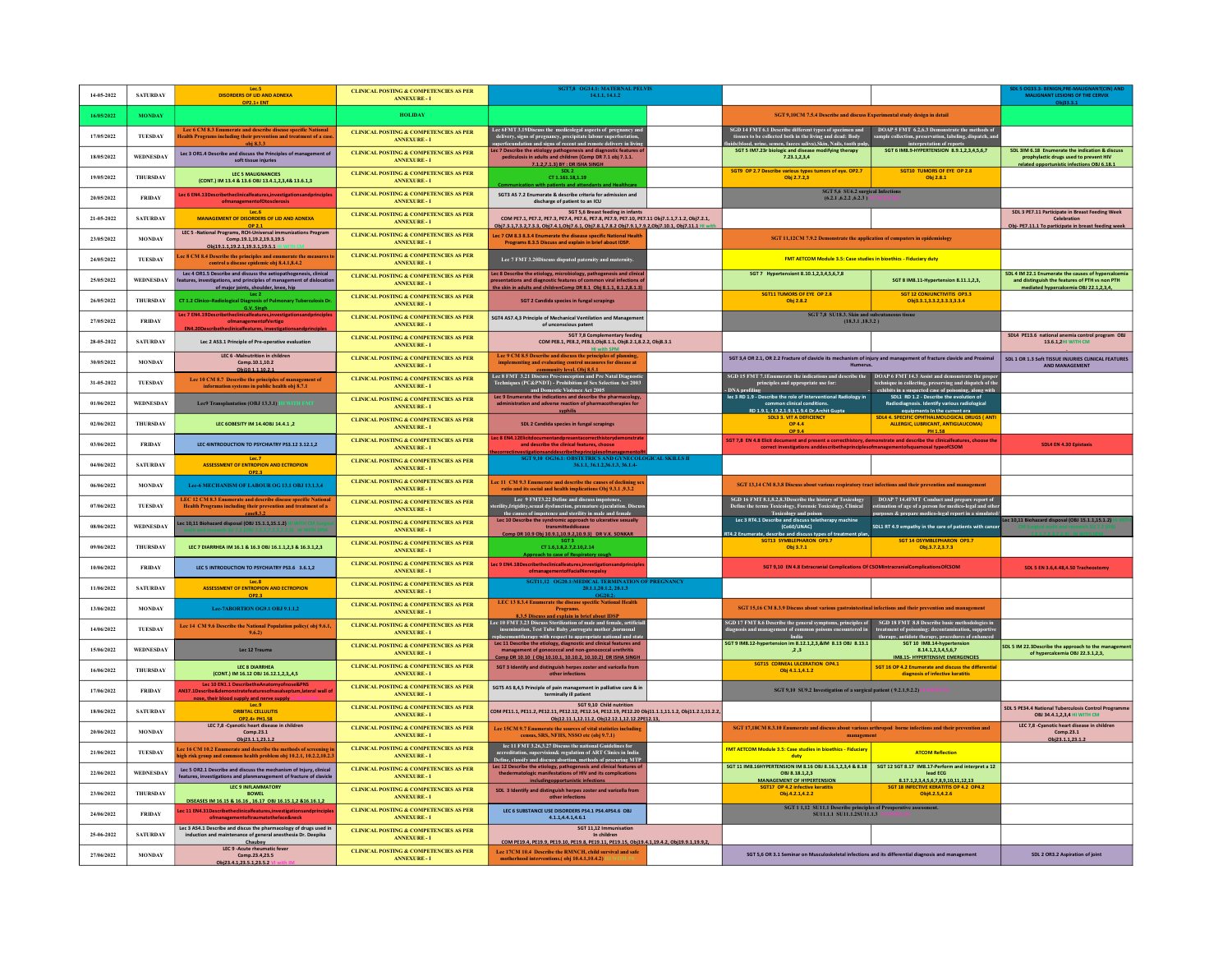| 28/06/2022 | TUESDAY         | Lee 18 CM 10.6 Enumerate and describe various family planning<br>nethods their advantage n shortcoming obj 10.6.1,10.6.2)                                                                                      | <b>CLINICAL POSTING &amp; COMPETENCIES AS PER</b><br><b>ANNEXURE - I</b>          | Lee 12 FMT 3.28,3.29 Describe evidences of abortion-living and dead,<br>duties of doctor in cases of abortion, investigations of death<br>due to criminal abortion                        | $\operatorname{SGD19}$ FMT 8.9 Describe the procedure of intimation of<br>suspicious cases or actual cases of foul play to the police,                                                                                             | DOAP 8 FMT 14.10 Describe General Principles a<br>basic methodologies in treatment of poisoning<br>contamination, supportive therapy, antidote the |                                                                                          |
|------------|-----------------|----------------------------------------------------------------------------------------------------------------------------------------------------------------------------------------------------------------|-----------------------------------------------------------------------------------|-------------------------------------------------------------------------------------------------------------------------------------------------------------------------------------------|------------------------------------------------------------------------------------------------------------------------------------------------------------------------------------------------------------------------------------|----------------------------------------------------------------------------------------------------------------------------------------------------|------------------------------------------------------------------------------------------|
| 29/06/2022 | WEDNESDAY       | Lec 6 OR2.2 Describe and discuss the mechanism of Injury, clinical<br>features, investigations and plan management of fractures of<br>proximal Humerus                                                         | <b>CLINICAL POSTING &amp; COMPETENCIES AS PER</b><br><b>ANNEXURE - I</b>          | Lec 13 DR Enumerate the indications and describe the<br>pharmacology, administration and adverse reaction of<br>pharmacotherapies for dermatologic lesions in HIV                         | SGT13 IM8.19-IMPACT OF HPERTENSION 8.19.1,2                                                                                                                                                                                        | SGT 14 IM20.8 SCORPION BITE<br>20.8.1.2.3.4.5                                                                                                      |                                                                                          |
| 30/06/2022 | THURSDAY        | Lec 3CT 1.3 Tuberculosis and Comorbidity Impact Dr. S. K. Gupta                                                                                                                                                | <b>CLINICAL POSTING &amp; COMPETENCIES AS PER</b><br><b>ANNEXURE - I</b>          | SGT 4<br>CT 1.11, 1.5<br>Approach to a case of Pleural Effusion                                                                                                                           | SDLS 5. GENERAL OPHTHALMOLOGICAL DRUGS ( CYCLOPLEGIC,<br><b>TOPICAL ANAESTHETIC DRUGS)</b>                                                                                                                                         | SDL6 6, ROLE OF IMMUNIZATION TO PREVENT<br><b>BUNDNESS</b>                                                                                         |                                                                                          |
| 01/07/2022 | <b>FRIDAY</b>   | LEC 7 PSYCHOTIC DISORDERS PS5.1 PS5.3 - OBJ 51.1 & 5.3.1,2                                                                                                                                                     | CLINICAL POSTING & COMPETENCIES AS PER<br><b>ANNEXURE - I</b>                     | Lec 12<br>EN4.27Elicitdocumentandpresentacorrectl<br>history, demonstrate an<br>describe the clinical features, choose                                                                    | PH 1.58 OP 9.4<br>SGT 11,12 EN 4.1 Elicit document and present a correcthistory, demonstrate and describe<br>theclinicalfeatures, choose the correctinvestigations and describe the principles of management of Otalgia            |                                                                                                                                                    |                                                                                          |
| 02/07/2022 | <b>SATURDAY</b> | Lec.10<br><b>TRACHOMA</b><br><b>OP 3.4+ PSM</b>                                                                                                                                                                | <b>CLINICAL POSTING &amp; COMPETENCIES AS PER</b><br><b>ANNEXURE - I</b>          | SGT13,14 OG12.7: MEDICAL DISORDERS IN PREGNANCY                                                                                                                                           |                                                                                                                                                                                                                                    |                                                                                                                                                    |                                                                                          |
| 03/07/2022 | <b>SUNDAY</b>   | <b>FXAM</b>                                                                                                                                                                                                    | <b>EXAM</b>                                                                       |                                                                                                                                                                                           |                                                                                                                                                                                                                                    |                                                                                                                                                    |                                                                                          |
| 04/07/2022 | <b>MONDAY</b>   | EXAM                                                                                                                                                                                                           | <b>EXAM</b>                                                                       |                                                                                                                                                                                           |                                                                                                                                                                                                                                    |                                                                                                                                                    |                                                                                          |
| 05/07/2022 | TUESDAY         | EXAM                                                                                                                                                                                                           | <b>EXAM</b>                                                                       |                                                                                                                                                                                           |                                                                                                                                                                                                                                    |                                                                                                                                                    |                                                                                          |
| 06/07/2022 | WEDNESDAY       | EXAM                                                                                                                                                                                                           | <b>EXAM</b>                                                                       |                                                                                                                                                                                           |                                                                                                                                                                                                                                    |                                                                                                                                                    |                                                                                          |
| 07/07/2022 | THURSDAY        | EXAM                                                                                                                                                                                                           | <b>EXAM</b>                                                                       |                                                                                                                                                                                           |                                                                                                                                                                                                                                    |                                                                                                                                                    |                                                                                          |
| 08/07/2022 | <b>FRIDAY</b>   | EXAM                                                                                                                                                                                                           | <b>EXAM</b>                                                                       |                                                                                                                                                                                           |                                                                                                                                                                                                                                    |                                                                                                                                                    |                                                                                          |
| 09/07/2022 | <b>SATURDAY</b> | EXAM                                                                                                                                                                                                           | <b>EXAM</b>                                                                       |                                                                                                                                                                                           |                                                                                                                                                                                                                                    |                                                                                                                                                    |                                                                                          |
| 10/07/2022 | <b>SUNDAY</b>   | EXAM                                                                                                                                                                                                           | <b>EXAM</b>                                                                       |                                                                                                                                                                                           |                                                                                                                                                                                                                                    |                                                                                                                                                    |                                                                                          |
|            |                 |                                                                                                                                                                                                                |                                                                                   | <b>BLOCK-II</b>                                                                                                                                                                           |                                                                                                                                                                                                                                    |                                                                                                                                                    |                                                                                          |
| 11/07/2022 | <b>MONDAY</b>   | Lec-8ABORTION(cont.) OG 9.1 OBJ 9.1.3,4                                                                                                                                                                        | <b>CLINICAL POSTING &amp; COMPETENCIES AS PER</b><br><b>ANNEXURE-I</b>            | Lee 19 CM 10.7 Enumerate and describe the basis and principles of<br>the family welfare program including the organization, technical                                                     | SGT19,20 CM 8.3.11 Discuss about various zoonotic diseases, their prevention and management                                                                                                                                        |                                                                                                                                                    |                                                                                          |
| 12/07/2022 | TUESDAY         | Lee 20 CM 10.8 Describe the physiology, clinical managment and<br>principles of adolescent health including ARSH (10.8.1.10.8.2)                                                                               | <b>CLINICAL POSTING &amp; COMPETENCIES AS PER</b><br><b>ANNEXURE - I</b>          | Lec 13 FMT 4.1,4.2 Describe Medical Ethics and explain its<br>historical emergence<br>ibe the Code of Medical Ethics 2002 conduct, Etiqu                                                  | SGD 20 FMT 8.10 Describe the general principles of Analytical DOAP 9 FMT 14.6 Demonstrate and interpret medic<br>Toxicology and give a brief description of analytical methods legal aspects from examination of hair (buman & a   |                                                                                                                                                    |                                                                                          |
| 13/07/2022 | WEDNESDAY       | Lec13 Oropharangeal cancer (OBJ 20.1.1,20.1.2,20.1.3                                                                                                                                                           | <b>CLINICAL POSTING &amp; COMPETENCIES AS PER</b><br><b>ANNEXURE - I</b>          | Lec 14 Describe the etiology, pathogenesis and clinical precipitatin<br>features and classification of Urticaria and angioedema<br>Comp DR 14.1 (Obi 14.1.1 . 14.1.2.14.1.3)              | imaging procedures<br>(RD 1.11.1. 1.11.2.1.11.3) Dr. Hari Singh                                                                                                                                                                    | pregnancy and methods of prevention/minimization of                                                                                                |                                                                                          |
| 14/07/2022 | THURSDAY        | LEC 10 RHEUMATOLOGY IM 7.5 & 7.6 OBJ 7.6.1,2,3,4,&7.6.1,2                                                                                                                                                      | <b>CLINICAL POSTING &amp; COMPETENCIES AS PER</b><br><b>ANNEXURE - I</b>          | SGT 4 Identify and distinguish viral warts from skin lesions<br>Comp DR 8.4<br>Obi 8.4.1 To describe the lesions of warts                                                                 | SGT 19 CORNEAL EDEMA OP 4.3 OP4.3<br>Obj4.3.1,4.3.2                                                                                                                                                                                | radiation exposure.<br>SGT20 CORNEAL BLINDNESS OP 4.5 OP4.5<br>Obj4.5.1                                                                            |                                                                                          |
| 15/07/2022 | <b>FRIDAY</b>   | IEC 8 DEPRESSION PS6.1PS6.4 PS6.6 - OBL6.1.1.6.4.1.6.6.1                                                                                                                                                       | <b>CLINICAL POSTING &amp; COMPETENCIES AS PER</b><br><b>ANNEXURE - I</b>          | Lec 13<br>EN4.25Elicitdocumentandpresentacorrecthistory,demonstrate and                                                                                                                   | SGT 13,14 EN4.21 Describe the clinical features,<br>investigations and principles of management of Tinnitus                                                                                                                        |                                                                                                                                                    |                                                                                          |
| 16/07/2022 | <b>SATURDAY</b> | Lec.11<br><b>PTERYGIUM</b><br>OP3.6                                                                                                                                                                            | CLINICAL POSTING & COMPETENCIES AS PER<br><b>ANNEXURE - I</b>                     | describe the dinical features, choose<br>9.5.1.9.5.2, 9.5.3                                                                                                                               |                                                                                                                                                                                                                                    |                                                                                                                                                    |                                                                                          |
| 18/07/2022 | <b>MONDAY</b>   | LEC 10 -Acute diarrhea in children<br>Comp.24.1.24.2.24.3.24.5<br>Obi.24.1.1.24.1.2.24.2.1.24.2.1.24.3.1.24.3.1.24.5.1                                                                                         | <b>CLINICAL POSTING &amp; COMPETENCIES AS PER</b><br><b>ANNEXURE-I</b>            | Lec 21 CM 10.9 Describe and discuss gender issues and women<br>empowerment (10.9.1,10.9.2,10.9.3)                                                                                         | SGT21,22 CM 8.3.12 Discuss about various surface infections and their prevention and management                                                                                                                                    |                                                                                                                                                    |                                                                                          |
| 19/07/2022 | TUESDAY         | Lee 22 CM 15.1 Define and describe the concept of mental health<br>15.1.1,15.1.2<br>M 15.2 Describe warning signals of mental health disorder (15.2.1                                                          | <b>CLINICAL POSTING &amp; COMPETENCIES AS PER</b><br><b>ANNEXURE - I</b>          | Lee 14 FMT4.3,4.4 Describe the functions and role of Medical<br>Council of India and State Medical Councils<br>Describe the Indian Medical Register                                       | SGD 21FMT 9.1 Describe General Principles and basic<br>methodologies in treatment of poisoning: decontamination,<br>supportive therapy, antidote therapy, procedures of enhance                                                    | $\boxed{\text{DOAP 10 FMT14.7,14.8 Demonstrate & identify that a particular strain is blood and identify the species of its}}$                     |                                                                                          |
| 20/07/2022 | WEDNESDAY       | Lec 7 OR2.3 Select, prescribe and communicate appropriate<br>medications for relief of joint pain                                                                                                              | <b>CLINICAL POSTING &amp; COMPETENCIES AS PER</b><br><b>ANNEXURE - I</b>          | Lec 15 Enumerate the indications and describe the pharmacology<br>ndications and adverse reactions of drugs used in the urticariaand                                                      | Lec 4 RT4.5 Describe and discuss role of radiation in<br>nagement of common malignancies in India (region specific)<br>RT4.6 Describe and discuss radiotherapy for benien disease                                                  | SGT 3 RT 4.3 and RT 4.9 Visit to radiotherapy unit<br><b>Teletherapy and Brachytherapy</b>                                                         |                                                                                          |
| 21/07/2022 | THURSDAY        | <b>IFC 11 RHFUMATOLOGY</b><br>(CONT.) IM 7.7 & 7.8 OBJ 7.7.1,2 & 7.8.1,2,3                                                                                                                                     | <b>CLINICAL POSTING &amp; COMPETENCIES AS PER</b><br><b>ANNEXURE - I</b>          | angioedema<br>SDL 4 Identify and distinguish viral warts from skin lesions<br>Comp DR 8.4<br>Obi 8.4.1 To describe the lesions of warts                                                   | SGT21 CORNEAL BLINDNESS OP 4.5 OP4.5<br>Obi4.5.2.4.5.3                                                                                                                                                                             | SGT22KERATOPLASTY OP 4.6 OP4.6<br>Obi4.6.1                                                                                                         |                                                                                          |
| 22/07/2022 | <b>FRIDAY</b>   | ec 14 EN4.22Elicitdocumentandpresentacorrecthistoryder<br>and describe the clinical features, choose<br>ctinvestigationsanddescribetheorinciplesofmana<br>Lec.12                                               | <b>CLINICAL POSTING &amp; COMPETENCIES AS PER</b><br><b>ANNEXURE - I</b>          | SGT6 AS 10.3 Role of communication in patient safety                                                                                                                                      | SGT 13,14 Anesthesia and pain management SU11 SU11.2.1 SU11.2.2                                                                                                                                                                    |                                                                                                                                                    |                                                                                          |
| 23/07/2022 | <b>SATURDAY</b> | <b>CONJUNCTIVIS</b><br>OP3.3+PH1.58<br>LEC 11 -Persistent and chronic diarrhea                                                                                                                                 | <b>CLINICAL POSTING &amp; COMPETENCIES AS PER</b><br><b>ANNEXURE - I</b>          | SGT 13,14 Acyanotic congenital heart disease<br>COM PE23.1, Obj23.1.1,23.1.2                                                                                                              |                                                                                                                                                                                                                                    |                                                                                                                                                    |                                                                                          |
| 25/07/2022 | <b>MONDAY</b>   | Comp.24.6,24.7,24.8<br>Obi.24.6.1.24.6.2.24.7.1.24.7.2.24.8.1.24.8.2                                                                                                                                           | <b>CLINICAL POSTING &amp; COMPETENCIES AS PER</b><br><b>ANNEXURE - I</b>          | PANDEMICLee 41 CM Pan 3.2 Interdisciplinary collaboration,<br>Principles of Public Health Administration, Health econom                                                                   | SGT 7.8 OR 5.1 Seminar on Rheumatoid and associated inflammatory disorders, differential diagnosis and management                                                                                                                  |                                                                                                                                                    | SDL3 OR 2.13 Management of fractures both bone leg,<br>calcanium and small Bones of Foot |
| 26/07/2022 | <b>TUESDAY</b>  | Lec 23 CM 15.3 Describe National Mental Health Program obj<br>15.3.1, 15.3.2                                                                                                                                   | CLINICAL POSTING & COMPETENCIES AS PER<br><b>ANNEXURE - I</b>                     | Lec 15 FMT 4.5,4.6 - Rights/privileges of a medical practitioner<br>penal erasure, infamous conduct, disciplinary Committee,<br>disciplinary procedures, warning notice and penal erasure | FMT AETCOM MODULE 3.4 CASE studies in bioethics-confidentially                                                                                                                                                                     |                                                                                                                                                    |                                                                                          |
| 27/07/2022 | WEDNESDAY       | Lec 8 OR2.4 Describe and discuss the mechanism of injury, clinical<br>features, investigations and principles of management of fracture of<br>shaft of humerus and intercondvlar fracture humeruswith emphasis | CLINICAL POSTING & COMPETENCIES AS PER<br><b>ANNEXURE - I</b>                     | Lec 16 Enumerate the indications and describe the pharm<br>indications and adverse reactions of topical and systemic drugs<br>used in treatment of pvoderma                               | SGT 15 IM20.9 BEE STING 20.9.1 2,3,4,5                                                                                                                                                                                             | SGT 16 IM21.6 MEDICO LEGAL ASPECT21.1.2.3.4.5.6                                                                                                    |                                                                                          |
| 28/07/2022 | THURSDAY        | Lec 4 CT 1.9,1.12Laboratory Diagnosis of Tuberculosis Dr. G.V. Sing                                                                                                                                            | <b>CLINICAL POSTING &amp; COMPETENCIES AS PER</b><br><b>ANNEXURE - I</b>          | CT 1.15<br><b>Treatment Of Drug sensitive and resistant tuberculos</b>                                                                                                                    | SGT23 OP 4.6 Indications and types of keratoplasty OP4.7<br>Obj4.6.1,2.                                                                                                                                                            | SGT24 OP 4.7 indication and methods of tarsorraph<br>OP4.7                                                                                         |                                                                                          |
| 29/07/2022 | <b>FRIDAY</b>   | ec 15 EN4.30Elicitdocumentandpresentacorrecthistory.demonstrat<br>and describe the clinical features, choose                                                                                                   | <b>CLINICAL POSTING &amp; COMPETENCIES AS PER</b><br><b>ANNEXURE - I</b>          | LEC 9 BIPOLAR DISORDERS PS7.1 PS7.4 PS7.6 OBJ 7.1.1, 7.4.1 ,7.6.1                                                                                                                         | SGT 15,16 SNutrition and fluid therapy SU12.1<br>(12.1.1, 12.1.2, 12.1.3, 12.1.4)                                                                                                                                                  |                                                                                                                                                    |                                                                                          |
| 30/07/2022 | <b>SATURDAY</b> | Lec 4 AS4.6,7 Principle of day care anesthesia and anesthesia outsid<br>the operating roOM                                                                                                                     | <b>CLINICAL POSTING &amp; COMPETENCIES AS PER</b><br><b>ANNEXURE - I</b>          | SGT 15.16 Infective endocarditis<br>COM PE23.6, Obj23.6.1,23.6.2                                                                                                                          |                                                                                                                                                                                                                                    |                                                                                                                                                    |                                                                                          |
| 01/08/2022 | <b>MONDAY</b>   | e-9,10PRIMARY AND SECONDARY AMENORRHEA OG 25.<br>OBJ 25.1.1.2.3.4.5                                                                                                                                            | CLINICAL POSTING & COMPETENCIES AS PER<br><b>ANNEXURE - I</b>                     | <b>PANDEMIC Pan 3.3 Operational Research, Surveillance, Field</b>                                                                                                                         | SGT23.24 CM 8.3.13 Discuss in brief the overview of NHM                                                                                                                                                                            |                                                                                                                                                    | Lec-9,10PRIMARY AND SECONDARY<br>AMENORRHEA OG 25.1 OBJ 25.1.1,2,3,4,5                   |
| 02/08/2022 | <b>TUESDAY</b>  | Lec 24 CM 5.5 Describe the methods of nutritional surveillance<br>inciples of nutritional education and rehabilitation in the context<br>ocio-cultural factors 5.1.1.5.2.2.5.3.3                               | <b>CLINICAL POSTING &amp; COMPETENCIES AS PER</b><br><b>ANNEXURE - I</b>          | Lec 16 FMT 4.7 Describe and discuss the ethics related to HIV<br>patients                                                                                                                 | SGD 22 FMT 9.3.1 Describe General Principles and basic   DOAP 11 FMT 14.9 Demonstrate examination of &<br>methodologies in treatment of poisoning: decontamination,<br>supportive therapy, antidote therapy, procedures of enhance | present an opinion after examination of skeletal<br>remains in a simulated/sunervised environment                                                  |                                                                                          |
| 03/08/2022 | WEDNESDAY       | ec 14 Disorders of salivary gland (OBJ 21.1.1,21.1.2,21.1.3) HIV                                                                                                                                               | <b>CLINICAL POSTING &amp; COMPETENCIES AS PER</b><br><b>ANNEXURE - I</b>          | ec 17 Enumerate and identify the cutaneous findings in vitamin A<br>deficiency<br>Comp DR 17.1 (Obi 17.1.1. 17.1.2) DR Y.S. CHAHAR                                                        | SGT 17 IM26.7 ROLE OF JUSTICE 26.7.1.2.3                                                                                                                                                                                           | SGT 18 IM26.8 to organ donation<br>26.8.1.2.3.4.5.6.7.8.9                                                                                          |                                                                                          |
| 04/08/2022 | <b>THURSDAY</b> | LEC 12 RHEUMATOLOGY<br>(CONT.) IM 7.9 & 7.10 OBJ 7.9.1.2.3.4 & 7.10.1.2.4 VI WITH OF                                                                                                                           | <b>CLINICAL POSTING &amp; COMPETENCIES AS PER</b><br><b>ANNEXURE-I</b>            | <b>SGT 5 Classify and grade eczema</b><br>Comp DR 12.3<br>Obi 12.3.1 identify eczema                                                                                                      | <b>SDL7 7. NATIONAL PROGRAMS RELATED TO BLINDNESS</b><br>OP 9.4                                                                                                                                                                    | <b>SDL8 8. REF. SURGERY OVERVIEW</b><br>OP 1.4                                                                                                     |                                                                                          |
| 05/08/2022 | <b>FRIDAY</b>   | LEC 10 ANXIETY DISORDERS PS8.1<br>PS8.4 PS8.6 OBJ 8.1.1.8.4.1.8.6.1                                                                                                                                            | <b>CLINICAL POSTING &amp; COMPETENCIES AS PER</b><br><b>ANNEXURE - I</b>          | <b>Lec 17</b><br>EN4.39Elicitdocumentandpresentacorrecthistory.demonstrate and                                                                                                            | SGT 15,16 EN4.14Describetheclinicalfeatures, investigations and principles of management<br>ofSuddenSensorineuralHearingLoss<br>ons and principles of ma                                                                           |                                                                                                                                                    |                                                                                          |
| 06/08/2022 | <b>SATURDAY</b> | Lec.13<br><b>VERNAL CATARRH</b><br>OP3.5+ PH1.58                                                                                                                                                               | <b>CLINICAL POSTING &amp; COMPETENCIES AS PER</b><br>${\bf ANNEXURE}\cdot{\bf I}$ | 12.5.1, 12.5.2, 12.5.3                                                                                                                                                                    |                                                                                                                                                                                                                                    |                                                                                                                                                    |                                                                                          |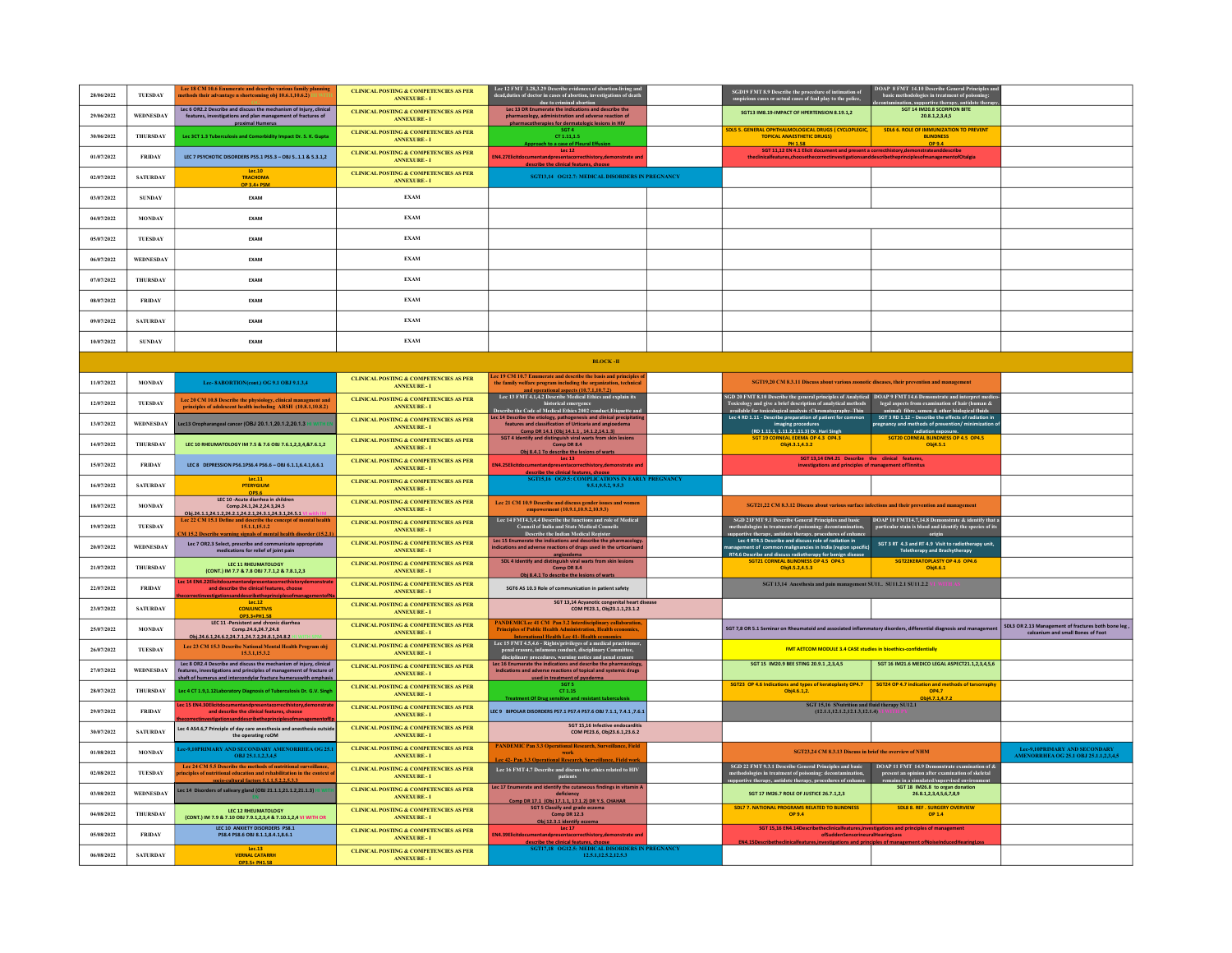| 08/08/2022 | <b>MONDAY</b>    | Lee-11 MONITORING OF LABOUR OG 13.1 OBJ 13.1.5.6.7                                                                                                                                                 | CLINICAL POSTING & COMPETENCIES AS PER<br><b>ANNEXURE-1</b>              | SGT43 CM 15.2.2 Discuss the application of knowledge of warnin<br>signs of mental health disorder in different age groups                                                                                                                      | SGT25,26 CM 8.5.2 Discuss the public health importance of principles of planning, implementing and evaluating<br>control measures for disease at community level                                                                                                                                                                |                                                                                                                                                  |                                                                                                                                                 |
|------------|------------------|----------------------------------------------------------------------------------------------------------------------------------------------------------------------------------------------------|--------------------------------------------------------------------------|------------------------------------------------------------------------------------------------------------------------------------------------------------------------------------------------------------------------------------------------|---------------------------------------------------------------------------------------------------------------------------------------------------------------------------------------------------------------------------------------------------------------------------------------------------------------------------------|--------------------------------------------------------------------------------------------------------------------------------------------------|-------------------------------------------------------------------------------------------------------------------------------------------------|
| 09/08/2022 | TUESDAY          |                                                                                                                                                                                                    | <b>HOLIDAY</b>                                                           |                                                                                                                                                                                                                                                |                                                                                                                                                                                                                                                                                                                                 |                                                                                                                                                  |                                                                                                                                                 |
| 10/08/2022 | <b>WEDNESDAY</b> | Lec15,16 Endocrine and general surgery: thyroid and parathyroid (<br>OBJ 22.1.1,22.1.2,22.2,22.2.1,22.2.2) VI WITH AN Endocrine and                                                                | <b>CLINICAL POSTING &amp; COMPETENCIES AS PER</b><br><b>ANNEXURE - I</b> | Lec 18 Enumerate and describe the various skin changes in Vitami<br>complex deficiency Comp DR 17.2 (17.2.1,17.2.2) DR V.K. SONKA                                                                                                              | SGT 19 IM26.9 I<br>ealth care ISSUES 26.9.1,2                                                                                                                                                                                                                                                                                   | SGT 20, IM26.10 CONFIDENTIALITY<br>26.10.1,2,3,4,                                                                                                | Lec15,16 Endocrine and general surgery: thyroid and<br>parathyroid (OBJ 22.1.1,22.1.2,22.2,22.2.1,22.2.2) VI                                    |
| 11/08/2022 | <b>THURSDAY</b>  | LEC 13 HYPERTENSION IM 8.1,8.2& 8.4 OBJ 8.1.1,2,3,4 &8.2.1,2 8.4.1                                                                                                                                 | <b>CLINICAL POSTING &amp; COMPETENCIES AS PER</b><br><b>ANNEXURE - I</b> | SDL 5 Classify and grade eczema<br>Comp DR 12.3<br>Obi 12.3.1 identify eczem:                                                                                                                                                                  | 25. SGT 25 OP 4.9 discuss importance of eye banking and eye<br>donation OP4.9<br>Obi4.9.1.4.9.2.4.9.3.4.9.4                                                                                                                                                                                                                     | SGT26 OP 5.1 f episcleritis OP5.1<br>Obj5.1.1,5.1.2,5.1.3,5.1.4                                                                                  |                                                                                                                                                 |
| 12/08/2022 | <b>FRIDAY</b>    |                                                                                                                                                                                                    | <b>HOLIDAY</b>                                                           |                                                                                                                                                                                                                                                |                                                                                                                                                                                                                                                                                                                                 |                                                                                                                                                  |                                                                                                                                                 |
| 13/08/2022 | <b>SATURDAY</b>  | Lec.14<br>ANATOMY AND PHYSIOLOGY OF CORNEA AND APPLIED<br>OP4.1                                                                                                                                    | CLINICAL POSTING & COMPETENCIES AS PER<br><b>ANNEXURE - I</b>            | SGT 19,20 OG15.1 &2 OPERATIVE OBSTETRICS                                                                                                                                                                                                       |                                                                                                                                                                                                                                                                                                                                 |                                                                                                                                                  |                                                                                                                                                 |
| 15/08/2022 | <b>MONDAY</b>    |                                                                                                                                                                                                    | <b>HOLIDAY</b>                                                           |                                                                                                                                                                                                                                                |                                                                                                                                                                                                                                                                                                                                 |                                                                                                                                                  |                                                                                                                                                 |
| 16/08/2022 | TUESDAY          | ec 25 CM 5.6 Enumerate and discuss the National nutrition policy<br>mportant national nutrition programms including integrated child                                                               | <b>CLINICAL POSTING &amp; COMPETENCIES AS PER</b><br><b>ANNEXURE-1</b>   | lec 17 FMT 4.8 Describe the Consumer Protection Act-198<br>(Medical Indemnity Insurance, Civil Litigations and<br>Compensations),Workman's Compensation Act & ESI Act                                                                          | SGD 23 FMT 9.3 Describe General Principles and basic<br>lologies in treatment of poisoning: decontami<br>we theraov. antidote theraov. procedures of e                                                                                                                                                                          | SGD 24 fmt 9.4Describe General Principles and basis<br>methodologies in treatment of poisoning:<br>decontamination. supportive therapy. antidote |                                                                                                                                                 |
| 17/08/2022 | WEDNESDAY        | development service scheme (ICDS) obj 5.6.1.5.6.2<br>Lec 17,18 Endocrine and general surgery: thyroid and parathyroid<br>OBJ 22.5.2.22.5.2.22.6)                                                   | <b>CLINICAL POSTING &amp; COMPETENCIES AS PER</b><br><b>ANNEXURE - I</b> | lec 19 Enumerate and describe the various changes in Vitamin C<br>deficiency<br>Comp DR 17.3.1.2                                                                                                                                               | SGT 21 IM26.11 AUTONY 26.11.1.2.3.4.5                                                                                                                                                                                                                                                                                           | SGT 22 IM26.12 decision making in IM 26.12.1,2,3,4,                                                                                              | Lec 17.18 Endocrine and gen<br>c 17,18 Endocrine and general surgery: thyroid and<br>parathyroid (OBJ 22.5.2,22.5.2,22.6) VI WITH               |
| 18/08/2022 | THURSDAY         |                                                                                                                                                                                                    | <b>HOLIDAY</b>                                                           |                                                                                                                                                                                                                                                |                                                                                                                                                                                                                                                                                                                                 |                                                                                                                                                  |                                                                                                                                                 |
| 19/08/2022 | <b>FRIDAY</b>    | ec 17 EN4.39Elicitdocumentandpresentacorrecthistory,demonstrat<br>and describe the clinical features, choose                                                                                       | <b>CLINICAL POSTING &amp; COMPETENCIES AS PER</b><br><b>ANNEXURE-I</b>   | SGT7 AS 6.2 Content of crash cart and describe the equipment used<br>in recovery room / SGT7 AS9.1,2 Intravenous access and central                                                                                                            | SGT 17,18 Nutrition and fluid therapy SU12.2 (12.2.1,12.2.2)                                                                                                                                                                                                                                                                    |                                                                                                                                                  |                                                                                                                                                 |
| 20/08/2022 | <b>SATURDAY</b>  | rectinvestigationsanddescribetheorinciplesofmana<br>Lec.15<br><b>CORNEAL ULCER AND ITS TYPES</b><br>OP4.1                                                                                          | CLINICAL POSTING & COMPETENCIES AS PER<br><b>ANNEXURE-1</b>              | venous access in per operative pried<br>SGT 17,18 Diarrhea in children<br>COM PE24.4, PE24.14, Obj24.4.1,24.4.2, Obj24.14.1,24.14.2 HI with CM                                                                                                 |                                                                                                                                                                                                                                                                                                                                 |                                                                                                                                                  |                                                                                                                                                 |
| 22/08/2022 | <b>MONDAY</b>    | LEC 12 -Acute hepatitis and its complications<br>Comp.26.1.26.2<br>Obi.26.1.1.26.1.2.26.2.1.26.2.2                                                                                                 | CLINICAL POSTING & COMPETENCIES AS PER<br><b>ANNEXURE - I</b>            | <b>PANDEMIC SDL 4-CM Pan 3.2 Interdisciplinary collaboration</b><br><b>Principles of Public Health Administration. Health economic</b>                                                                                                         | GT 27 CM 8.7.2 Discuss the principles of MIS in public health SGT,28 CM 8.7.2 Discuss the principles of MIS in<br>its application in public health                                                                                                                                                                              | public health and its application in public health                                                                                               |                                                                                                                                                 |
| 23/08/2022 | TUESDAY          | Lee 26 CM 12.3 Des<br>ec 26 CM 12.3 Describe the prevention of health problems of age<br>population (obj 12.3.1) CM 12.4Describe national program for                                              | CLINICAL POSTING & COMPETENCIES AS PER<br><b>ANNEXURE - I</b>            | International Health 5Dt 4- Discuss in brief about Interdisciplinary<br>Lec 18 FMT 4.18 Describe and discuss medical negligence<br>including civil and criminal negligence, contributory negligence,<br>corrorate neelisence, vicarious        | SDL 2 FMT 4.27,4.28 Describe and discuss Ethical Guidelines<br>for Biomedical Research on Human Subjects & Animals<br>Demonstrate respect to laws relating to medical practice and                                                                                                                                              | SGD 25 FMT 9.6 Describe General Principles and<br>basic methodologies in treatment of poisonir<br>contamination, supportive therapy, antidote th |                                                                                                                                                 |
| 24/08/2022 | <b>WEDNESDAY</b> | Lec 9 OR2.5 Describe and discuss the aetiopathogenesis, clinical<br>features, mechanism of injury. investigation & principles of<br>nanagement of fractures of both bones forearm and Galeazzi and | <b>CLINICAL POSTING &amp; COMPETENCIES AS PER</b><br><b>ANNEXURE - I</b> | LEC 20 Enumerate and describe the various changes in Zinc<br>deficiency<br><b>Comp DR 17.4</b>                                                                                                                                                 | SGT 23 IM26.13 HUMAN RESEARCH 26.13.1.2.3.4                                                                                                                                                                                                                                                                                     | SGT 24 CONSENT FOR SURGERY<br>26.14.1,2,3,4,5,6,7,8,9,10,12,<br>IM26.15                                                                          |                                                                                                                                                 |
| 25/08/2022 | THURSDAY         | Lec <sub>5</sub><br>CT 1-14Chemotherapy of Tuberculosis - Antitubercular Drugs                                                                                                                     | CLINICAL POSTING & COMPETENCIES AS PER<br><b>ANNEXURE-I</b>              | SGT 6<br>CT 2.11, 2.12<br><b>Lune Function Test</b>                                                                                                                                                                                            | SGT27 SCLERITIS OP 5.2 OP5.2<br>Obj5.2.1,5.2.2,5.2.3,5.2.4                                                                                                                                                                                                                                                                      | SGT28 INTRAOCULAR INFLAMMATION<br><b>GRANULOMATOUS Vs NON GRANULOMATOUS OP 6.</b>                                                                |                                                                                                                                                 |
| 26/08/2022 | <b>FRIDAY</b>    | Dr. S. K. Gunta<br>Lec 18 EN4.41Describetheclinicalfeatures,investigationsand<br>iples of management of Acute & chronicabscesses in relation to Pha                                                | <b>CLINICAL POSTING &amp; COMPETENCIES AS PER</b><br><b>ANNEXURE - I</b> | LEC 11 STRESS RELATED DISORDERS PS9.1PS9.4 PS9.6 OBJ 9.1.1&<br>9,4,1,9,6,1                                                                                                                                                                     | SGT 19,20 13.1, 2 Describe the immunological basis of organ transplantation                                                                                                                                                                                                                                                     |                                                                                                                                                  |                                                                                                                                                 |
| 27-08-2022 | <b>SATURDAY</b>  | Lec 5 AS5.1,2 Describe anatomy of brachial plexus, subarachnoid<br>space & epidural space. Indication and principle of regional                                                                    | CLINICAL POSTING & COMPETENCIES AS PER<br><b>ANNEXURE - I</b>            | SGT 19,20 Approach to a case of child with liver disease<br>COM PE26.9, PE26.10, PE26.11, PE26.12, PE26.13 Obj26.9.1,26.9.2,                                                                                                                   |                                                                                                                                                                                                                                                                                                                                 |                                                                                                                                                  |                                                                                                                                                 |
| 29/08/2022 | <b>MONDAY</b>    | anesthesia (SAB & epidural & Caudal) Dr. APURVA Mittal<br>LEC 13 -Chronic liver disorders<br>Comp.26.3,26.4                                                                                        | <b>CLINICAL POSTING &amp; COMPETENCIES AS PER</b><br><b>ANNEXURE-I</b>   | SDL-5 CM 3.3 Discuss the aetiology and basis of water borne<br>disease                                                                                                                                                                         | SGT 9,10 OR 6.1 Seminar on degenerated disorders cervical (Spondylosis lumbar spondylosis and PID)                                                                                                                                                                                                                              |                                                                                                                                                  | SDL 4 OR 2.3 Medication of Relief of joint Pain                                                                                                 |
| 30/8/2022  | <b>TUESDAY</b>   | Obi.26.3.1.26.3.2.26.4.1.26.4.2 HEWITH ENT<br>Lec 27 CM 12.3 Describe the prevention of health problems of age<br>population (obj 12.3.1) CM 12.4Describe national program for                     | CLINICAL POSTING & COMPETENCIES AS PER<br><b>ANNEXURE - I</b>            | iaundice/henatitis/ diarrheal diseases<br>Lee 19 FMT 4.19 Define Consent. Describe different types of<br>consent and ingredients of informed consent. Describe the rules of<br>consent and importance of consent in relation to age, emergency | SDL 3 FMT 4.29,4.30Demonstrate ability to communicate DOAP 12,13 FMT 14.20,14.21 To record and certify<br>appropriately with media, public and doctors dying declaration in a simulate/supervised environment<br>monstrate ability to conduct research in nursuance to To collect, preserve, seal and dispatch exhibits for DN/ |                                                                                                                                                  |                                                                                                                                                 |
| 31-08-2022 | <b>WEDNESDAY</b> | Lec 10 OR2.6 Describe and discuss the aetiopathogenesis, mechani<br>of injury, clinical features, investigations and principles of<br>management of fractures of distal radius                     | <b>CLINICAL POSTING &amp; COMPETENCIES AS PER</b><br><b>ANNEXURE - I</b> | SDL 1 CM 11.1 Define and classify diabetes CM 11.2 Describe an<br>discuss the epidemiology and pathogenesis and risk<br>factors and clinical evolution of type 1 diabetes CM 11.5 Describe                                                     | Lec 5 RD 1.13 -Describe the components of the PC & PNDT Act SGT 4 RD 1.12 - Describe the effects of radiation in<br>and its medicolegal implications<br>RD (1.13.1 .1.13.2.1.13.3) Dr.Archit Gunta                                                                                                                              | pregnancy and methods of prevention/minimization of<br>radiation exposure.                                                                       |                                                                                                                                                 |
| 01/09/2022 | THURSDAY         | LEC 14 HYPERTENSION IM 8.5 & 8.6<br>(CONT.) OBJ 8.5.1.4 & 8.6.1.2.3                                                                                                                                | <b>CLINICAL POSTING &amp; COMPETENCIES AS PER</b><br><b>ANNEXURE - I</b> | CT 2.6 2.25.2.28<br>Lune Diseases related to environmental pollution and work                                                                                                                                                                  | <b>SGT29</b><br><b>GRANULOMATOUS Vs</b><br>NON GRANULOMATOUS OP 6.1 OP6.1<br>Obi6.1.2.6.1.3                                                                                                                                                                                                                                     | SGT30 IRIDOCYCUTIS OP 6.2 OP6.2<br>Obi6.2.1.6.2.2.6.2.3                                                                                          |                                                                                                                                                 |
| 02/09/2022 | <b>FRIDAY</b>    | LEC12 SOMATOFORM DISORDERS PS10.1 PS10.4 PS10.6 HI WIT<br>IM OBJ 10.1.1 10.4.1 10.6.1                                                                                                              | <b>CLINICAL POSTING &amp; COMPETENCIES AS PER</b><br><b>ANNEXURE - I</b> | <b>Lec 19</b><br>EN4.32Describetheclinicalfeatures, investigations and principles of                                                                                                                                                           | SGT 17,18 EN 4.29 Elicit document and present a correcthistorydemonstrateanddescribetheclinicalfeatures, choose the<br>correct investigations and describe the principles of management of Acute&Chronic Rhinitis                                                                                                               |                                                                                                                                                  |                                                                                                                                                 |
| 03/09/2022 | <b>SATURDAY</b>  | <b>MANAGEMENT OF CORNEAL ULCER</b><br>OP4.2+PH1.58                                                                                                                                                 | <b>CLINICAL POSTING &amp; COMPETENCIES AS PER</b><br><b>ANNEXURE - I</b> | <u>eementof nasooharvneealAneiofibroma<br/>SGT21.22_CONTRACEPTION</u><br>21.1.1, 21.1.2, 21.1.3, 21.1.4-                                                                                                                                       |                                                                                                                                                                                                                                                                                                                                 |                                                                                                                                                  |                                                                                                                                                 |
| 05/09/2022 | <b>MONDAY</b>    | Lee-12 CONDUCT OF LABOUR OG 13.1 OBJ 13.1.8,9                                                                                                                                                      | <b>CLINICAL POSTING &amp; COMPETENCIES AS PER</b><br><b>ANNEXURE - I</b> | <b>SGT31 CM 10.2.4 Discuss the application of screening tests in</b><br><b>iblic</b> health                                                                                                                                                    | SGT29,30 CM 9.7.2 Discuss various sources of vital statistics and its application in public health and policy making                                                                                                                                                                                                            |                                                                                                                                                  |                                                                                                                                                 |
| 06/09/2022 | <b>TUESDAY</b>   | Lec 28 CM 13.1 Define and describe the concept of disaster<br>management obj 13.1.1,13.1.2)<br>113.2 Describe the disaster management cycle 13.2.1,13.2.2,13.2                                     | CLINICAL POSTING & COMPETENCIES AS PER<br><b>ANNEXURE - I</b>            | Lec 20 FMT 4.20,4.21 Describe therapeutic privilege, Malingering<br>Therapeutic Misadventure, Professional Secrecy, Human<br>Experimentation                                                                                                   | <b>AETCOM MODULE 3.4 CASE studies in bioethics-confidentially</b>                                                                                                                                                                                                                                                               |                                                                                                                                                  |                                                                                                                                                 |
| 07/09/2022 | <b>WEDNESDAY</b> |                                                                                                                                                                                                    | <b>HOLIDAY</b>                                                           |                                                                                                                                                                                                                                                |                                                                                                                                                                                                                                                                                                                                 |                                                                                                                                                  |                                                                                                                                                 |
| 08/09/2022 | THURSDAY         | LEC 15 HYPERTENSION<br>(CONT.) IM 8.7 & 8.8 ORI 8.7.1.2 & 8.8.1.2.3.4                                                                                                                              | <b>CLINICAL POSTING &amp; COMPETENCIES AS PER</b><br><b>ANNEXURE - I</b> | SGTR<br>CT 2.18.2.22.2.26<br><b>Inhalational Therapy</b>                                                                                                                                                                                       | SDL9 9. TYPES OF CONTACT LENSES AND CONTACT LENS CARE<br>OP 9.3                                                                                                                                                                                                                                                                 | SDL10 1. SPECIFIC OPHTHALMOLOGICAL DRUGS (<br><b>ANTIBIOTICS, ANTIFUNGAL, ANTIVIRAL)</b><br>PH 1.58 Dr. TirupatiNath                             |                                                                                                                                                 |
| 09/09/2022 | <b>FRIDAY</b>    | LEC 13 PERSONALITY DISORDERS PS11.1 PS11.4PS11.6 OBJ 11.1.1<br>11.4.1 11.6.1 HI WITH IM                                                                                                            | <b>CLINICAL POSTING &amp; COMPETENCIES AS PER</b><br><b>ANNEXURE - I</b> | Lec 20 EN1.1Anatomy&PhysiologyofLarynx                                                                                                                                                                                                         | SGT 19,20 EN 4.33 Elicit document and present a correcthistorydemonstrateanddescribetheclinicalfeatures, choose the<br>correct investigations anddescribe the principles of management of Acute&Chronic Sinusitis                                                                                                               |                                                                                                                                                  |                                                                                                                                                 |
| 10/09/2022 | <b>SATURDAY</b>  | <b>Tec.17</b><br><b>CAUSES OF DRY EYE AND ITS PATHOPHYSIOLOGY</b><br>OP.4.4+PH1.58                                                                                                                 | <b>CLINICAL POSTING &amp; COMPETENCIES AS PER</b><br><b>ANNEXURE - I</b> | SGT23,24 CONTRACEPTION OG21.2OBJ 21.2.1.2.3.4                                                                                                                                                                                                  |                                                                                                                                                                                                                                                                                                                                 |                                                                                                                                                  |                                                                                                                                                 |
| 12/09/2022 | <b>MONDAY</b>    | Lee-13SEXUALY TRANSMITED DISEASE OG 27.1 OBJ<br>27.1.1.2.3.4.5.6 HI WITH SPM                                                                                                                       | <b>CLINICAL POSTING &amp; COMPETENCIES AS PER</b><br><b>ANNEXURE-1</b>   | SGT32 CM 10.2.4 Discuss the application of screening tests in<br>ablic health                                                                                                                                                                  | SGT33,34 CM 10.6.3 Discuss the various family planning methods in detail and their application                                                                                                                                                                                                                                  |                                                                                                                                                  |                                                                                                                                                 |
| 13/09/2022 | TUESDAY          | ec 29 CM 13.3 Describe man-made disasters in world and in India<br>obj 13.3.1, obj13.3.2)<br>M 13.4 Describe the details of National Disaster Ma                                                   | <b>CLINICAL POSTING &amp; COMPETENCIES AS PER</b><br><b>ANNEXURE - I</b> | Lec 21 FMT 5.1 Classify common mental illnesses including post<br>traumatic stress disorder (PTSD)                                                                                                                                             | SDL 4 FMT 4.15Describe the principles of handling                                                                                                                                                                                                                                                                               | FMT AETCOM MODULE 3.4 CASE studies in bioethics-<br>confidentially                                                                               |                                                                                                                                                 |
| 14/09/2022 | WEDNESDAY        | Lec19 Adrenal glands (OBJ 23.1.1,23.1.2)                                                                                                                                                           | <b>CLINICAL POSTING &amp; COMPETENCIES AS PER</b><br><b>ANNEXURE - I</b> | SDL 2 M10.1 Define, describe and differentiate between acute and<br>chronic renal                                                                                                                                                              | ofradiation and supportive car<br>RT5.1 Describe and discuss cancer prevention.<br>SGT 31 HYPHAEMA VS HYPOPYON OP 6.4 OP6.4                                                                                                                                                                                                     | SGT 4 RT 4.3 and RT 4.9 Visit to radiotherapy unit,<br>Teletherapy and Brachytherapy                                                             |                                                                                                                                                 |
| 15/09/2022 | <b>THURSDAY</b>  | LEC 16 ANEMIA IM 9.14 OBJ 9.14.1 .2 HI WITH CM                                                                                                                                                     | CLINICAL POSTING & COMPETENCIES AS PER<br><b>ANNEXURE - I</b>            | ailure IM10.3 Describe the pathophysiology and causes of pre reni<br>SDL 1 1. EYE BANK<br>OP 4.9                                                                                                                                               | Obi6.4.1.6.4.2.6.4.3                                                                                                                                                                                                                                                                                                            | SGT 32 GLAUCOMA OP 6.7 OP6.7<br>Obi6.7.1.6.7.2.6.7.3                                                                                             |                                                                                                                                                 |
| 16/09/2022 | <b>FRIDAY</b>    | LEC 14 PSYCHOSOMATIC DISORDERS PS12.1 PS12.4 PS12.6 HI WI<br>IM 0BJ 12.1.1 12.4.1 12.6.1                                                                                                           | <b>CLINICAL POSTING &amp; COMPETENCIES AS PER</b><br><b>ANNEXURE - I</b> | Lec 21EN4.42Elicit, document and presenta correct<br>istory.demonstrateanddescribethedinicalfeatures.choosecorrect                                                                                                                             | SGT 21,22 EN 4.30 Elicit document and present a correcthistory,demonstrateanddescribeclinicalfeatures, choose the<br>correct investigations anddescribetheprinciplesofmanagementofEpistaxis                                                                                                                                     |                                                                                                                                                  |                                                                                                                                                 |
| 17/09/2022 | <b>SATURDAY</b>  | $-1ec.18$<br><b>MANAGEMENT OF DRY EYE</b><br>OP 4.4<br>LEC 14,15-Upper respiratory tract infections in children                                                                                    | <b>CLINICAL POSTING &amp; COMPETENCIES AS PER</b><br><b>ANNEXURE - I</b> | SGT 21.22 Forieign bodies in respiratory tract - diagnosis and man<br>.<br>COM PE28.8, PE28.10, PE28.11, PE28.12, PE28.16, PE28.17, Obj28.8.1,28.8.2, Obj28.10.1, Obj28.11.2<br>Obi 28.12.1, Obi28.16.1, Obi28.17.1.28.17.2.28.17.3 HI WITH EN |                                                                                                                                                                                                                                                                                                                                 |                                                                                                                                                  |                                                                                                                                                 |
| 19/09/2022 | <b>MONDAY</b>    | Comp.28.1.28.2.28.3.28.4<br>Obi.28.1.1.28.1.2.28.2.1.28.3.1.28.3.2.28.4.1.28.4.2 HI WI                                                                                                             | <b>CLINICAL POSTING &amp; COMPETENCIES AS PER</b><br><b>ANNEXURE - I</b> | GT35 CM 10.9.4 Discuss in brief about gender inequality issues<br>d women empowerment with suitable examples                                                                                                                                   |                                                                                                                                                                                                                                                                                                                                 |                                                                                                                                                  | LEC 14 .15-Upper respiratory tract infections in children<br>Comp.28.1.28.2.28.3.28.4<br>0bi.28.1.1.28.1.2.28.2.1.28.3.1.28.3.2.28.4.1.28.4.2 H |
| 20/09/2022 | TUESDAY          | Lee 30 CM 6.1 Formulate a research question for a study (obj 6.1)                                                                                                                                  | <b>CLINICAL POSTING &amp; COMPETENCIES AS PER</b><br><b>ANNEXURE - I</b> | Lec 22 FMT 5.2,5.3 Define, classify and describe delusions,<br>hallucinations, illusion, lucid interval and obsessions with<br>exemplification                                                                                                 | SDL 5 FMT 14.12 Discuss the contents and structure of bullet DOAP 14 FMT 11.1 Discuss examination, features and and cartridges used & to provide medico-legal interpretation management of Snakehite, tecorion sting, bec and                                                                                                   |                                                                                                                                                  |                                                                                                                                                 |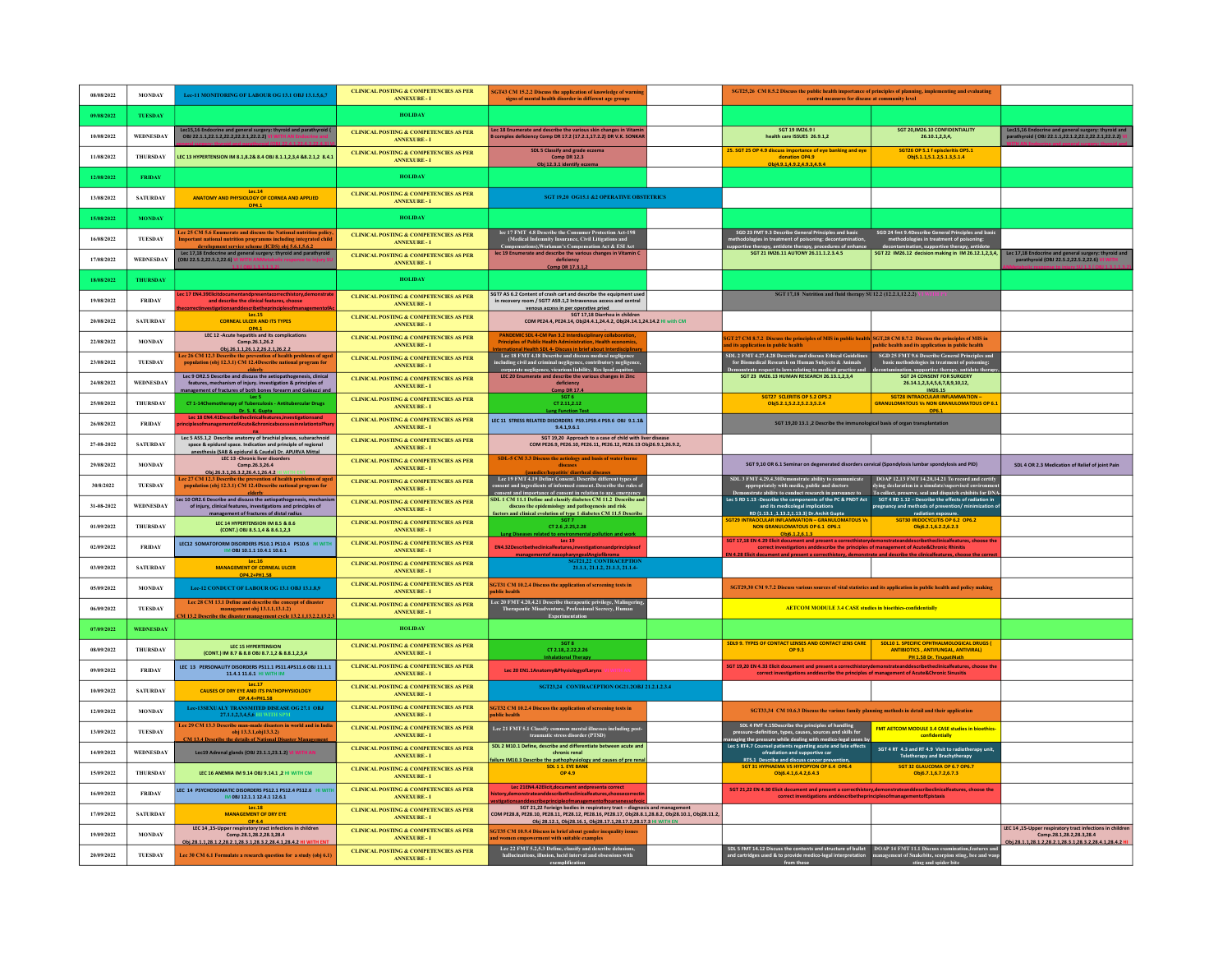| 21/09/2022 | WEDNESDAY        | Lec 11 OR2.7 Describe and discuss the aetiopathogenesis, mechanis<br>of injury, clinical features, investigationsand principles of                                                                            | <b>CLINICAL POSTING &amp; COMPETENCIES AS PER</b><br><b>ANNEXURE - I</b> | SDL 3IM 6.18 Enumerate the indication & discuss prophylactic<br>drugs used to prevent HIV                                                                                                    | <b>SGT 25 THYROID DISORDER</b><br>IM12.14                                                                                                                                                                                                                                                                                                 | SGT 26 IM13.14 malignancies<br>IM 13.14.1,2,3,4,5                                                |  |
|------------|------------------|---------------------------------------------------------------------------------------------------------------------------------------------------------------------------------------------------------------|--------------------------------------------------------------------------|----------------------------------------------------------------------------------------------------------------------------------------------------------------------------------------------|-------------------------------------------------------------------------------------------------------------------------------------------------------------------------------------------------------------------------------------------------------------------------------------------------------------------------------------------|--------------------------------------------------------------------------------------------------|--|
| 22/09/2022 | <b>THURSDAY</b>  | management of pelvic iniuries with emphasis onhemodynamic<br>LEC 17 ANEMIA<br>(CONT.) IM 9.17 &9.18 OBJ 9.17.1 ,2 &9.18.1,2 VI WITH TRANSFUSI                                                                 | <b>CLINICAL POSTING &amp; COMPETENCIES AS PER</b><br><b>ANNEXURE-I</b>   | related opportunistic infections OBJ 6.18.1 .6.18.2.6.18.3<br><b>SDL2 2. EYE DONATION</b><br>OP 4.9                                                                                          | 12.14.1.2.3.<br>SGT 33 GLAUCOMA OP 6.7 OP6.7<br>Obi6.7.4.6.7.5                                                                                                                                                                                                                                                                            | IM13.15<br>SGT 34 GLAUCOMA OP 6.7 OP6.7<br>Obi6.7.6.6.7.7                                        |  |
| 23/09/2022 | <b>FRIDAY</b>    | ec 22 EN4.43Describetheclinicalfeatures,investigationsandprinciple<br>ofmanagementofAcute& ChronicLaryngitis                                                                                                  | <b>CLINICAL POSTING &amp; COMPETENCIES AS PER</b><br><b>ANNEXURE - I</b> | SGT8 4.3 PRINCIPAL AND PRACTICAL ASPECT OF INDUCTION AND<br>MAINTENACE OF ANAESTHESIA                                                                                                        | SGT 21,22 abdomen SU28.7 (28.7.1,28.7.2)                                                                                                                                                                                                                                                                                                  |                                                                                                  |  |
| 24-09-2022 | <b>SATURDAY</b>  | Lec 6 AS6.1,3 Describe principle of monitoring & resuscitation in<br>recovery room & common complications encountered by patient in                                                                           | <b>CLINICAL POSTING &amp; COMPETENCIES AS PER</b><br><b>ANNEXURE - I</b> | SGT23,24 Asthma in children<br>COMPE31.5, PE28.20, Obj31.5.1,31.5.2, Obj28.20.1,28.20.2 HI WITH CT                                                                                           |                                                                                                                                                                                                                                                                                                                                           |                                                                                                  |  |
| 26/09/2022 | <b>MONDAY</b>    | recovery room & their management Dr Aroita Saxena<br>LEC 16 -Approach to a child with anemia<br>Comp.29.1,29.2,29.3                                                                                           | <b>CLINICAL POSTING &amp; COMPETENCIES AS PER</b><br><b>ANNEXURE - I</b> | SGT36 CM 10.9.4 Discuss in brief about gender inequality issues<br>d women empowerment with suitable examples                                                                                | SGT37,38 CM 12.1.2 Discuss the implications of ageing population in terms of public health                                                                                                                                                                                                                                                |                                                                                                  |  |
| 27/09/2022 | TUESDAY          | Obi.29.1.1.29.2.1.29.3.1 HI WITH SPM<br>ce 31 CM 6.3 Describe discuss and demonstrate the application of<br>elementary statistical methods including test of significance in<br>various study designobj 6.3.1 | <b>CLINICAL POSTING &amp; COMPETENCIES AS PER</b><br><b>ANNEXURE - I</b> | Lee 23 FMT 5.4,5.5 Differentiate between true insanity from<br>feigned insanity<br>Describe & discuss Delirium tren                                                                          | DOAP 15 FMT 12.1 Discuss features and management of<br>buse/poisoning with following chemicals: Tobacco, cannabis,                                                                                                                                                                                                                        | DOAP16 FMT 14.11 To identify & describe weapons o<br>medico legal importance which are comm      |  |
| 28-09-2022 | WEDNESDAY        | ec 12 OR2.8 Describe and discuss the aetiopathogenesis, mechanis<br>of injury, clinical features, investigations and principles of                                                                            | <b>CLINICAL POSTING &amp; COMPETENCIES AS PER</b><br><b>ANNEXURE - I</b> | SDL 4 IM 22.1 Enumerate the causes of hypercalcemia and<br>distinguish the features of PTH vs non PTH mediated hypercalcemia                                                                 | es, cocaine, hallucinogens, designer drugs &<br>SGT 27 IM13.16 curative and palliative therapy<br>IM13.17 OBJ13.16.1 to 5 13.17 obj 13.17.1,2,3                                                                                                                                                                                           | SGT 28 IM13.18 obj 13.18.1,2 MEDICOLEGAL, IM13.19<br>obj 13.19.1,2                               |  |
| 29/09/2022 | <b>THURSDAY</b>  | nagement of spine injuries with emphasis on mobilization of the<br>CT 1.17                                                                                                                                    | <b>CLINICAL POSTING &amp; COMPETENCIES AS PER</b><br><b>ANNEXURE - I</b> | OBJ 22.1.2.3.4.<br><b>SDL3 3. VIT A DEFICIENCY</b><br><b>OP 4.4</b>                                                                                                                          | SGT35 GLAUCOMA OP 6.7 OP6.7<br>Obi6.7.8.6.7.9                                                                                                                                                                                                                                                                                             | <b>SGT 36UVEA OP 6.8 OP6.8</b><br>Obi6.8.1.6.8.2                                                 |  |
| 30/9/2022  | <b>FRIDAY</b>    | <b>National Tuberculosis Elimination program</b><br>Lec 23 EN 4.44 Describe the clinical features, investigations<br>andprinciples of management of Benign lesions of the vocalcord                           | <b>CLINICAL POSTING &amp; COMPETENCIES AS PER ANNEXURE - I</b>           | OP 9.4<br>LEC 15 PSYCHOSOMATIC DISORDERS PS13.1 PS13.4 PS13.6 OBJ<br>PS13.1.1 PS13.4.1 PS13.6.1                                                                                              | SGT 23,24 Oropharyngeal cancer SU20.2. (20.2.1,20.2.2) HI WITH EN                                                                                                                                                                                                                                                                         |                                                                                                  |  |
| 01/10/2022 | <b>SATURDAY</b>  | Let.19<br><b>SCLERITIS</b>                                                                                                                                                                                    | <b>CLINICAL POSTING &amp; COMPETENCIES AS PER</b><br><b>ANNEXURE - I</b> | SGT25,26 OG33.4: BENIGN,PRE-MALIGNANT(CIN) AND MALIGNANT LESIONS OF THE<br><b>CERVIX</b>                                                                                                     |                                                                                                                                                                                                                                                                                                                                           |                                                                                                  |  |
| 03/10/2022 | <b>MONDAY</b>    | OP 5.2 +IM5.2<br>Lec-14 SEXUALY TRANSMITED DISEASE (cont.) OG 27.3 OBJ<br>27.3.1.2.3.4.5 HI WITH                                                                                                              | <b>CLINICAL POSTING &amp; COMPETENCIES AS PER</b><br><b>ANNEXURE - I</b> | 33.4.1, 33.4.2, 33.4.3, 33.4.4<br>SGT39,40 CM 13.1Discuss the 3 fundamental aspects of disaster<br>management and their importance 13.2.4,13.2.5                                             | SGT41,42 CM 13.1Discuss the 3 fundamental aspects of disaster management and their importance 13.2.4,13.2.5                                                                                                                                                                                                                               |                                                                                                  |  |
| 04/10/2022 | TUESDAY          |                                                                                                                                                                                                               | <b>HOLIDAY</b>                                                           |                                                                                                                                                                                              |                                                                                                                                                                                                                                                                                                                                           |                                                                                                  |  |
| 05/10/2022 | <b>WEDNESDAY</b> |                                                                                                                                                                                                               | <b>HOLIDAY</b>                                                           |                                                                                                                                                                                              | 15 <sub>1</sub>                                                                                                                                                                                                                                                                                                                           |                                                                                                  |  |
| 06/10/2022 | THURSDAY         | LEC 18 SNAKE<br>BITE IM 20.1, 20.3 & 20.7 OBJ 20.1.1, 2, 3 & 20.3.1, 2, 3, 4 & 20.7.1, 2, 4<br><b>WITH FM</b>                                                                                                 | <b>CLINICAL POSTING &amp; COMPETENCIES AS PER</b><br><b>ANNEXURE - I</b> | SDL4 4. SPECIFIC OPHTHALMOLOGICAL DRUGS (ANTI ALLERGIC,<br>LUBRICANT, ANTIGLAUCOMA)                                                                                                          | SGT37 ANTERIOR CHAMBER OP 6.9 + PH 1.58 OP6.9+PH1.58<br>Obj6.9.1 VI WITH PH                                                                                                                                                                                                                                                               | SGT38 ANTERIOR CHAMBER OP 6.9 + PH1.58<br>OP6.9+PH1.58<br>Obi6.9.2.6.9.3 V                       |  |
| 07/10/2022 | <b>FRIDAY</b>    | LEC 16 PSYCHIATRIC DISORDERS IN CHILDHOOD AND ADOLESCENC<br>PS14.1 PS14.3 PS14.5 OBJ 14.1.1 14.3.1, 14.5.1                                                                                                    | <b>CLINICAL POSTING &amp; COMPETENCIES AS PER</b><br><b>ANNEXURE - I</b> | PH 1.58<br>Lec 24 EN4.46Describetheclinicalfeatures,investigationsand<br>rinciplesofmanagementofMalignancyoftheLarynx&Hypopharynx                                                            | SGT 23,24 EN4.32Describetheclinicalfeatures, investigations and principles of management ofnasopharyngeal<br>Angiofibroma<br><b>EN4.35Describetheclinicalfeatures.investigations and principles of management ofTure</b>                                                                                                                  |                                                                                                  |  |
| 08/10/2022 | <b>SATURDAY</b>  | <b>GRANULOMATOUS AND NON GRANULOMATOUS INFLAMMATION</b><br>INTRAOCULAR INFLAMMATION                                                                                                                           | <b>CLINICAL POSTING &amp; COMPETENCIES AS PER</b><br><b>ANNEXURE-I</b>   | <b>SGT 27,28,29,30 OG17.3: LACTATION</b><br>17.3.1,17.3.2 OG17.2: LACTATION OG                                                                                                               |                                                                                                                                                                                                                                                                                                                                           |                                                                                                  |  |
| 10/10/2022 | <b>MONDAY</b>    | <b>Lee-15 LIVER DISEASE IN PREGNANCY 12.6 OBJ 12.6.1,2 V</b><br>WITH IM                                                                                                                                       | <b>CLINICAL POSTING &amp; COMPETENCIES AS PER</b><br><b>ANNEXURE - I</b> | GT39,40 CM 13.1Discuss the 3 fundamental aspects of disaster<br>nagement and their importance 13.2.4,13.2.5                                                                                  | SGT43,44 CM 15.2.2 Discuss the application of knowledge of warning signs of mental health disorder in different age<br>eroups                                                                                                                                                                                                             |                                                                                                  |  |
| 11/10/2022 | TUESDAY          | Lee 32 CM 6.4 Enumerate, discuss, and demonstrate common<br>sampling technique, simple statistical methods, frequency<br>tribution, measures of central tendency and dispersi                                 | <b>CLINICAL POSTING &amp; COMPETENCIES AS PER</b><br><b>ANNEXURE - I</b> | Lee 24 FMT 5.6 Describe the Indian Mental Health Act, 1987 with<br>pecial reference to admission, care and discharge of a mentally ill<br><b>DECEMBER</b>                                    | DOAP 17 FMT 14.15 To examine & prepare medico-legal DOAP 18 FMT 14.16 To examine & prepare medico-<br>sport of a victim of secural offence in a legal report of drunk person in a simulated/supervised<br>simulated/supervised                                                                                                            |                                                                                                  |  |
| 12/10/2022 | WEDNESDAY        | LeC20 developmental anomalies of face, mouth and jaws (OBJ<br>19.1.1.19.1.2.19.2) VI                                                                                                                          | <b>CLINICAL POSTING &amp; COMPETENCIES AS PER ANNEXURE - I</b>           | SDL 5 IM 22.3Describe the approach to the management of<br>hypercalcemia OBJ 22.3.1.2.3.                                                                                                     | SGT 29 IM14.9 LIFE STYLE MODIFICATION<br>14.9.1,2,3<br>IM14.11                                                                                                                                                                                                                                                                            | 56730<br>IM14.14obesity 14.14.1,2,3,4,5,6<br>IM14.15 e 14.15.1.2.3.4.5.                          |  |
| 13/10/2022 | THURSDAY         | LEC 19 POISONING IM 21.1,21.2 OBJ 21.1.1,2& 21.2.1,2,,3,4,5 H<br><b>WITH FMT</b>                                                                                                                              | <b>CLINICAL POSTING &amp; COMPETENCIES AS PER</b><br><b>ANNEXURE - I</b> | SDLS 5. GENERAL OPHTHALMOLOGICAL DRUGS ( CYCLOPLEGIC,<br><b>TOPICAL ANAESTHETIC DRUGS)</b>                                                                                                   | SGT39 ANTERIOR CHAMBER OP 6.9 OP6.9<br>Obj6.9.4                                                                                                                                                                                                                                                                                           | LENS 40 OP 7.1 + AN 41.2 OP7.1+AN41.2<br>Obj7.1.1,7.1.2 VI WITH AN                               |  |
| 14/10/2022 | <b>FRIDAY</b>    | LEC 17 MENTAL RETARDATION PS15.1 PS15.2<br>PS15.4 OBJ 15.1.1, 15.2.1, 15.4.1                                                                                                                                  | <b>CLINICAL POSTING &amp; COMPETENCIES AS PER</b><br><b>ANNEXURE - I</b> | <b>PH 1.58</b><br>SDL1 SU28.13 Describe the applied anatomy of small Intestine<br>SU28.13.SU28.13.2 V4 WIHLAN                                                                                | SGT 25,26 DE 4.2 Discuss the role of etiological factors intheformationofprecancerous/cancerouslesions<br>DE 4.1 Discuss the prevalence of oral cancerandenumeratethecommontypesofcancerthatcanaffecttissuesoftheoral                                                                                                                     |                                                                                                  |  |
| 15/10/2022 | <b>SATURDAY</b>  | Let.21<br><b>ACUTE AND CHRONIC UVEITIS AND ITS MANAGEMENT</b><br>OP6.2                                                                                                                                        | <b>CLINICAL POSTING &amp; COMPETENCIES AS PER</b><br><b>ANNEXURE - I</b> | SGT31.32 OG35.4:OBSTETRICS AND GYNECOLOGICAL SKILLS I<br>35.4.1, 35.4.2, 35.4.3 OG35.10:<br>5.10.1.35.10.2.35.10.3                                                                           |                                                                                                                                                                                                                                                                                                                                           |                                                                                                  |  |
| 17-10-2022 | <b>MONDAY</b>    | Lee-16LIVER DISEASE IN PREGNANCY (cont.) OG 12.6 OBJ<br>12.63.4                                                                                                                                               | <b>CLINICAL POSTING &amp; COMPETENCIES AS PER</b><br><b>ANNEXURE - I</b> | GT47,48 CM 16.3.3 Discuss the application of health management<br>iniques in various health issues                                                                                           | SGT45.46 CM 16.1.4 Discuss in detail health needs and demand of community                                                                                                                                                                                                                                                                 |                                                                                                  |  |
| 18/10/2022 | TUESDAY          | Lec 33 CM16.1Define and describe the concept of health planning<br>CM 16.2 Describe planning cycle                                                                                                            | <b>CLINICAL POSTING &amp; COMPETENCIES AS PER</b><br><b>ANNEXURE - I</b> | lee 25 FMT 12.1 Describe features and management of<br>buse/poisoning with following chemicals: Tobacco, cannabis,<br>inhetamines. cocaine. hallucinozens. designer drugs & solvent          | DOAP 19 FMT14.17.1 To identify & draw medico-legal DOAP 20FMT 14.17.2To identify & draw medico-legal<br>inference from common poisons e.g. dhatura, castor, e annabis inference from common poisons e.g. dhatura, casto<br>nium. aconite conner sulnhate. nesticides comnounds. marking cannabis onium. aconite conner sulnhate. nesticid |                                                                                                  |  |
| 19/10/2022 | <b>WEDNESDAY</b> | Lec 21 Breast (OBL25.2.1.25.2.2.25.2.3) \                                                                                                                                                                     | <b>CLINICAL POSTING &amp; COMPETENCIES AS PER</b><br><b>ANNEXURE - I</b> | SGT 35 IM16.11 Diarrhea 16.11.1,2                                                                                                                                                            | SGT 31 IM15.6 gastrointestinal bleeding based on the clinical<br>features 15.6.1.2<br>IM15.8 s                                                                                                                                                                                                                                            | SGT 32 IM16.2 diarrohea<br>16.2.1.2.3                                                            |  |
| 20/10/2022 | <b>THURSDAY</b>  | LEC 20 POISONING<br>(CONT.) IM 21.3 OBJ 21.3.1 TO 10 HI WITH FMT                                                                                                                                              | <b>CLINICAL POSTING &amp; COMPETENCIES AS PER</b><br><b>ANNEXTRE-T</b>   | <b>SDL6 6. ROLE OF IMMUNIZATION TO PREVENT BLINDNESS</b><br>OP 9.4                                                                                                                           | SGT 41TYPES OF CATARACT OP 7.2+ PH 1.58 OP7.2+PH1.58<br>Obi7.2.1.7.2.2.7.2.3 VI WITH PH                                                                                                                                                                                                                                                   | <b>SGT42TYPES OF CATARACT SURGERY AND</b><br><b>COMPLICATIONS OP 7.4 OP7.4</b><br>Ohi7.4.1.7.4.2 |  |
| 21/10/2022 | <b>FRIDAY</b>    | ec 25 EN4.47Describetheclinicalfeatures,investigationsandprincipl<br>ofmanagementofStridor<br>4.48Elicitdocumentandoresentacorrecthistory.de                                                                  | <b>CLINICAL POSTING &amp; COMPETENCIES AS PER</b><br><b>ANNEXURE - I</b> | SGT9 AS10.4.1 Describe common medical and medication Error in<br>anesthesia & Hazards of incorrect patient positioning                                                                       | SGT 25,26 Disorders of salivary glands SU21.2 (21.2.1,21.2.2) HI                                                                                                                                                                                                                                                                          |                                                                                                  |  |
| 22/10/2022 | <b>SATURDAY</b>  | Let 22<br><b>POSTERIOR UVEITIS</b><br>OP6.3                                                                                                                                                                   | <b>CLINICAL POSTING &amp; COMPETENCIES AS PER</b><br><b>ANNEXURE - I</b> | SGT25.26 Stridor in children<br>COM PE28.5, PE28.6, PE28.7 Obi28.5.1.28.5.2, Obi28.6.1, Obi28.7.1 HI WITH EN                                                                                 |                                                                                                                                                                                                                                                                                                                                           |                                                                                                  |  |
| 24/10/2022 | <b>MONDAY</b>    |                                                                                                                                                                                                               | <b>HOLIDAY</b>                                                           |                                                                                                                                                                                              |                                                                                                                                                                                                                                                                                                                                           |                                                                                                  |  |
| 25-10-2022 | TUESDAY          |                                                                                                                                                                                                               | <b>HOLIDAY</b>                                                           |                                                                                                                                                                                              |                                                                                                                                                                                                                                                                                                                                           |                                                                                                  |  |
| 26/10/2022 | WEDNESDAY        |                                                                                                                                                                                                               | <b>HOLIDAY</b>                                                           |                                                                                                                                                                                              |                                                                                                                                                                                                                                                                                                                                           |                                                                                                  |  |
| 27/10/2022 | <b>THURSDAY</b>  | Lec <sub>7</sub><br>CT 2.1, 2.4. 2.5, 2.9<br>Chronic Obstructive Pulmonary Diseases (COPD)<br>LEC 18 PSYCHIATRIC DISORDERS IN ELDERLY PS16.1                                                                  | <b>CLINICAL POSTING &amp; COMPETENCIES AS PER</b><br><b>ANNEXURE-I</b>   | <b>SDL7 7. NATIONAL PROGRAMS RELATED TO BLINDNESS</b><br>OP 9.4                                                                                                                              | <b>SGT43 TYPES OF CATARACT SURGERY AND COMPLICATIONS OF</b><br>7.4 OP7.4<br>Obi7.4.3.7.4.4                                                                                                                                                                                                                                                | <b>SGT 44 TYPES OF CATARACT SURGERY AND</b><br><b>COMPLICATIONS OP 7.4 OP7.4</b><br>Obi7.4.5     |  |
| 28-10-2022 | <b>FRIDAY</b>    | PS16.2 PS16.3 OBJ 16.1.1, 16.3.1, 16.3.2 HI WITH IM                                                                                                                                                           | <b>CLINICAL POSTING &amp; COMPETENCIES AS PER</b><br><b>ANNEXURE - I</b> | SDL2 SU28.13 Describe the applied anatomy of large Intestine<br>SU28.13.SU28.13.2                                                                                                            | SGT 27,28 Adrenal glands SU23.2 (23.2.1,23.2.2,23.2.3)                                                                                                                                                                                                                                                                                    |                                                                                                  |  |
| 29/10/2022 | <b>SATURDAY</b>  | Lec 7 AS8.3 Pharmacology & use of drugs in the management of Pain<br>Dr. Amrita Gupta                                                                                                                         | CLINICAL POSTING & COMPETENCIES AS PER<br><b>ANNEXURE - I</b>            | SGT 27,28 Hemolytic anemia<br>PE29.4. Obi29.4.1.29.4.2                                                                                                                                       |                                                                                                                                                                                                                                                                                                                                           |                                                                                                  |  |
| 31/10/2022 | <b>MONDAY</b>    | LEC 17 -Approach to a child with bleeding<br>Comp.29.6.29.7<br>Obi.29.6.1.29.6.2.29.7.1                                                                                                                       | <b>CLINICAL POSTING &amp; COMPETENCIES AS PER</b><br><b>ANNEXURE - I</b> | GT47,48 CM 16.3.3 Discuss the application of health management<br>iniques in various health issues                                                                                           | SGT49,50 CM 16.4.4 Discuss the various committees of health planning in India                                                                                                                                                                                                                                                             |                                                                                                  |  |
| 01/11/2022 | TUESDAY          | Lee 34 CM 16.3<br><b>Describe health management techniques</b><br>163.1.163.2                                                                                                                                 | <b>CLINICAL POSTING &amp; COMPETENCIES AS PER</b><br><b>ANNEXURE - I</b> | SGD 1 FMT3.24,3.25Discuss the relative importance of surgical<br>nethods of contraception (vasectomy and tubectomy) as methods of<br>contraception in the National Family Planning Programme | DOAP3 FMT To examine & prepare medico-legal report of a<br>person in police, judicial custody or referred by Court of Law<br>and violation of human rights as requirement of NHRC, who                                                                                                                                                    | SGD 6 FMT 4.12 Discuss legal and ethical issues in<br>relation to stem cell research             |  |
| 02/11/2022 | WEDNESDAY        | Lec 22 Pancreas (OBJ 24.1.1,24.1.2,24.1.3) VI WITH PHY                                                                                                                                                        |                                                                          | Medicine Remedial                                                                                                                                                                            | SGT 33 IM16.8 DIARRHOEA 16.8.1 to 8 &19.9 obj<br>16.19.1.2.3.4.5                                                                                                                                                                                                                                                                          | SGT 34 IM16.10 Diarrhoea                                                                         |  |
| 03/11/2022 | THURSDAY         | LEC 21 POISONING<br>(CONT.) IM 21.4 OBJ 21.4.1 TO 7 HI WITH FMT                                                                                                                                               | CLINICAL POSTING & COMPETENCIES AS PER<br>ANNEXURE - I                   | <b>SDL8 8. REF. SURGERY OVERVIEW</b><br>OP 1.4                                                                                                                                               | SGT 45 FUNDUS EXAMINATION OP 8.3 OP8.3<br>Obj8.3.1,8.3.2                                                                                                                                                                                                                                                                                  | <b>SGT46FUNDUS EXAMINATION OP 8.3 OP8.3</b><br>Obj8.3.3,8.3.4                                    |  |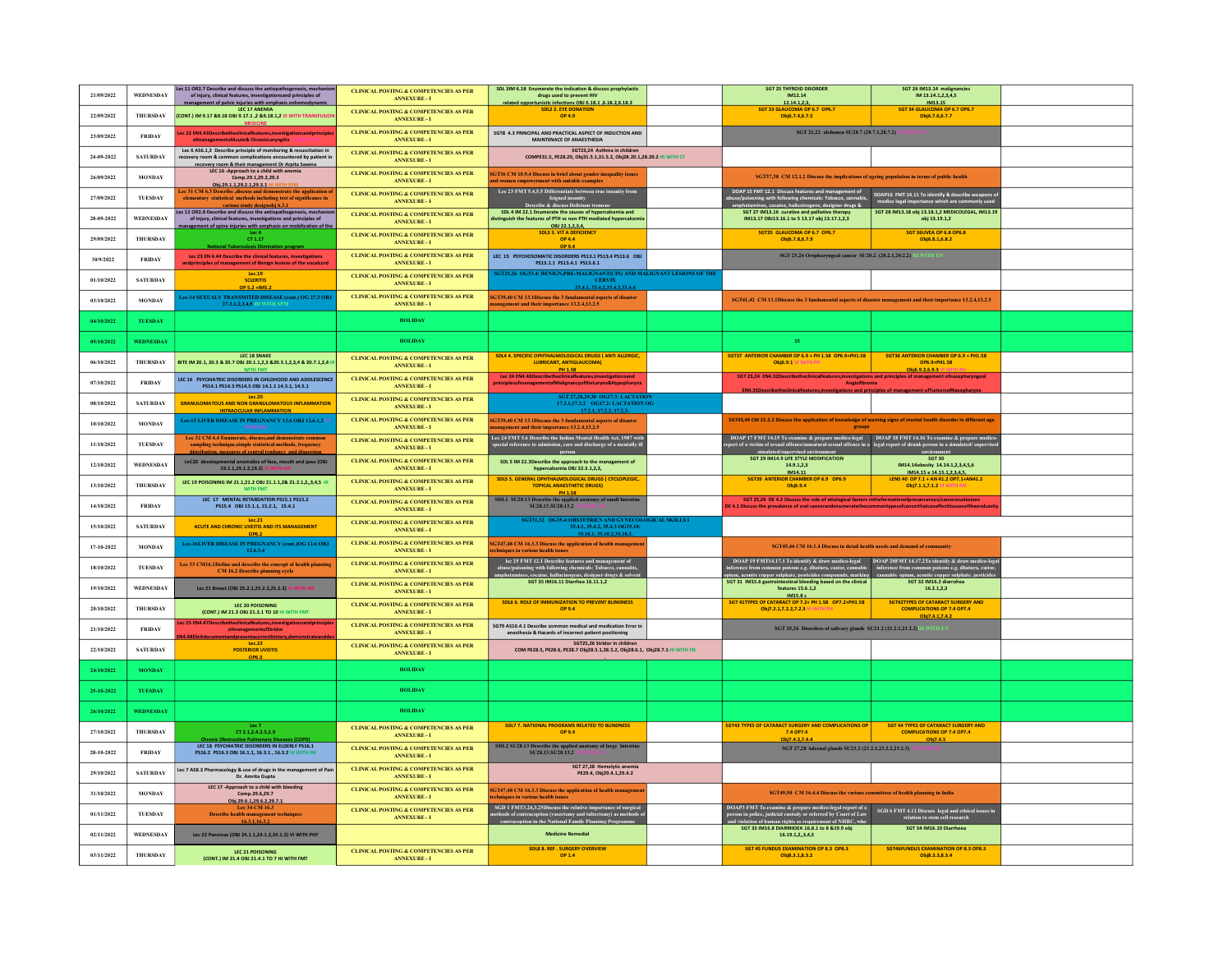| 04/11/2022 | <b>FRIDAY</b>    | LEC 19 PSYCHIATRIC EMERGENCIES PS17.1 PS17.2 OBJ 17.1.1 17.2.1                                                                                                                                                         |             | <b>ANNEXURE - I</b> | <b>CLINICAL POSTING &amp; COMPETENCIES AS PER</b> | <b>SDL3 SU16.1 MINIMALLY invasive General Surgery</b><br>(16.1.1, 16.1.2, 16.1.3)                                                                                                        |                                                                              | SGT 27,28 EN 4.39 Elicit document and present a correcthistory, demonstrate and describe the clinicalfeatures, cho<br>the correct investigations and<br>describe the principles of management of Acute&Chronic Tonsillitis<br>AMPC 2December to                     |                                                                            |                                                                         |
|------------|------------------|------------------------------------------------------------------------------------------------------------------------------------------------------------------------------------------------------------------------|-------------|---------------------|---------------------------------------------------|------------------------------------------------------------------------------------------------------------------------------------------------------------------------------------------|------------------------------------------------------------------------------|---------------------------------------------------------------------------------------------------------------------------------------------------------------------------------------------------------------------------------------------------------------------|----------------------------------------------------------------------------|-------------------------------------------------------------------------|
| 05/11/2022 | <b>SATURDAY</b>  | Lec.23<br><b>ANATOMY OF ANGLE STRUCTURE OF ANT.CHAMBER</b><br>OP6.5+AN41.2                                                                                                                                             |             | <b>ANNEXURE-I</b>   | <b>CLINICAL POSTING &amp; COMPETENCIES AS PER</b> | 29,30 OG17.3: LACT29,30 OG17.3: LACTAT<br>17.3.1,17.3.2    0617.2: LACTATION OG                                                                                                          |                                                                              |                                                                                                                                                                                                                                                                     |                                                                            |                                                                         |
| 07/11/2022 | <b>MONDAY</b>    | Lee-17.18 BENIGN LESIONS OF CERVIX OG 33.2 OBJ<br>33.2.1.2.3.4.5                                                                                                                                                       |             | <b>ANNEXURE - I</b> | <b>CLINICAL POSTING &amp; COMPETENCIES AS PER</b> | SGT51,52 CM 18.1.2 Discuss the role of isolation and quarantine<br>international health                                                                                                  |                                                                              | SGT53,54 CM 18.2.1 Discuss the role of various International health agencies eg WHO, UNICEF, UNDP, ILO,FAO                                                                                                                                                          |                                                                            | <b>Lee-17.18 BENIGN LESIONS OF CERVIX OG 33.2</b><br>OBJ 33.2.1.2.3.4.5 |
| 08/11/2022 | THESDAY          |                                                                                                                                                                                                                        |             | <b>HOLIDAY</b>      |                                                   |                                                                                                                                                                                          |                                                                              |                                                                                                                                                                                                                                                                     |                                                                            |                                                                         |
| 09/11/2022 | WEDNESDAY        | Lec 23 Trauma (OBJ 17.4.1.17.4.2)                                                                                                                                                                                      |             | <b>ANNEXURE - I</b> | <b>CLINICAL POSTING &amp; COMPETENCIES AS PER</b> |                                                                                                                                                                                          |                                                                              | <b>AITO -DIABETES MELLITUS</b>                                                                                                                                                                                                                                      |                                                                            |                                                                         |
| 10/11/2022 | <b>THURSDAY</b>  | LEC 22 NUTRITION ASSESSMENT &<br><b>VITAMIN</b><br>DEFICIENCY 23.1 & 23.3, OBJ 23.1.1.2.3, 23.3.1.2.3 HI WITH CM                                                                                                       |             | <b>ANNEXURE - I</b> | <b>CLINICAL POSTING &amp; COMPETENCIES AS PER</b> | SDL9 9. TYPES OF CONTACT LENSES AND CONTACT LENS CARE<br>OP 9.3                                                                                                                          |                                                                              | SGT47 DISEASES OF RETINA OP 8.4 + PH 1.58 OP8.4+PH1.58<br>Obj8.4.1                                                                                                                                                                                                  | SGT48 DISEASES OF RETINA OP 8.4+ PH 1.58<br>OP8.4+PH1.58<br>Obi8.4.2       |                                                                         |
| 11/11/2022 | <b>FRIDAY</b>    | LEC 20 THERAPEUTICS PS18.3 OBJ 18.3.1                                                                                                                                                                                  |             | <b>ANNEXURE - I</b> | <b>CLINICAL POSTING &amp; COMPETENCIES AS PER</b> | SDL 4- Penis ,testis and scrotum SU30.5 (30.5.1,30.5.2,30.5.3)                                                                                                                           |                                                                              | SGT 29,30 EN 4.26 Elicit document and present a correcthistory, demonstrate and describe the clinicalfeatures, choose<br>the correct investigations and describe the principles of management of Adenoids<br>PE 28.1 Discuss the etio-pathogenesis, clinicalfe      |                                                                            | SGT 37 EN 4.53 Describe the clinical feature                            |
| 12/11/2022 | <b>SATURDAY</b>  | Lec.24<br><b>GLAUCOMAI,TS TYPESAND NORMAL IOP</b>                                                                                                                                                                      |             | <b>ANNEXURE - I</b> | <b>CLINICAL POSTING &amp; COMPETENCIES AS PER</b> | SGT29,30 Leukemia and lymphoma in childrer<br>PE29.8, PE29.9, Obj29.8.1, Obj29.8.1,29.8.2                                                                                                |                                                                              |                                                                                                                                                                                                                                                                     |                                                                            |                                                                         |
| 14/11/2022 | <b>MONDAY</b>    | OP6.7+PH1.58<br>-19 INDUCTION OF LABOUR<br>OG 13.1 OBJ 13.1.10,11,12,13                                                                                                                                                |             | <b>ANNEXURE - I</b> | <b>CLINICAL POSTING &amp; COMPETENCIES AS PER</b> | SGT51,52 CM 18.1.2 Discuss the role of isolation and quarantine<br>international health                                                                                                  |                                                                              | SGT55,56CM 20.2.3 Discuss the ethical issues during outbreaks and their management                                                                                                                                                                                  |                                                                            |                                                                         |
| 15/11/2022 | TUESDAY          | Lee 35 CM 16.4<br>Describe health planning in india and national policies related to<br>health and health plannin                                                                                                      |             | <b>ANNEXURE - I</b> | <b>CLINICAL POSTING &amp; COMPETENCIES AS PER</b> | DOAP 1 FMT 3.32Demonstrate the professionalism while<br>preparing reports in medicolegal situations ,interpretation of<br>ndines and makine inference/oninion.collection preservation an |                                                                              | $\rm SGD$ 7 FMT 4.13 Describe social aspects of Medico-legal cases $\sim$ SGD 8 FMT 4.14 Describe & discuss the challenges in with respect to victims of assault, rape, attempted suicide, and magging medico-legal cases including                                 |                                                                            |                                                                         |
| 16/11/2022 | WEDNESDAY        | Lec 24 Trauma (OBJ 17.8.1,17.8.2)                                                                                                                                                                                      |             | <b>ANNEXURE - I</b> | <b>CLINICAL POSTING &amp; COMPETENCIES AS PER</b> | SDL 5-PSY CHIATRY ASSESMENT                                                                                                                                                              |                                                                              | SGT1,2 -PS1.2<br>Describe the components of communication                                                                                                                                                                                                           |                                                                            |                                                                         |
| 17-11-2022 | <b>THURSDAY</b>  | Lec 23 IM23.4 Enumerate the indications for enteral and parenteral<br>nutrition in critically ill patients 23.1,2,3,4                                                                                                  |             | <b>ANNEXURE - I</b> | CLINICAL POSTING & COMPETENCIES AS PER            | SDL10 1. SPECIFIC OPHTHALMOLOGICAL DRUGS ( ANTIBIOTICS ,<br><b>ANTIFUNGAL, ANTIVIRAL)</b><br>PH 1.58 Dr. TirupatiNath                                                                    |                                                                              | SGT 49 DISEASES OF OPTIC NERVE AND VISUAL PATHWAY OP   SGT50 STARBISMUS / HETEROTROPIA OP 9.2 OP9.2<br>8.5+PY 10.18 OP8.5+PY10.8                                                                                                                                    | Obj9.2.1,9.2.2,9.2.3                                                       |                                                                         |
| 18/11/2022 | <b>FRIDAY</b>    | LEC 21 THERAPEUTICS PS18.1<br>PS18.2                                                                                                                                                                                   |             | <b>ANNEXURE - I</b> | <b>CLINICAL POSTING &amp; COMPETENCIES AS PER</b> | SDL 5 Penis ,testis and scrotum SU30.5 (30.5.1,30.5.2,30.5.3)                                                                                                                            |                                                                              | Obi8.5.1 VI WITH PY SGT 29,30 Breast SU25. (25.1.1,25.1.2)                                                                                                                                                                                                          |                                                                            |                                                                         |
| 19/11/2022 | <b>SATURDAY</b>  | Let.25<br>ANATOMY AND PHYSIOLOGY OF LENS<br>OP7.1                                                                                                                                                                      |             | <b>ANNEXURE - I</b> | CLINICAL POSTING & COMPETENCIES AS PER            | SDL1 PE19.16 NEWER VACCINE<br>Obi - PE19.16.1 s<br>PE19.16.2                                                                                                                             | SDL2 PE6.12 OBESITY Obj -<br>PE6.12.1PE6.12.2<br><b>HI WITH CM</b>           |                                                                                                                                                                                                                                                                     |                                                                            |                                                                         |
| 21/11/2022 | <b>MONDAY</b>    | <b>IFC 18 -Childhood tuberculosis</b><br>Comp.34.1,34.2,34.3,34.4<br>Obi.34.1.1.34.1.2.34.2.1.34.3.1.34.4.1                                                                                                            |             | <b>ANNEXURE - I</b> | <b>CLINICAL POSTING &amp; COMPETENCIES AS PER</b> | CM                                                                                                                                                                                       |                                                                              | SGT 57,58CM 20.2.4 Discuss the role of community and community engagement during outbreaks, epidemics and<br><b>pandemics</b>                                                                                                                                       |                                                                            |                                                                         |
| 22/11/2022 | TUESDAY          | Lee 36 CM 18.1<br>Define and describe the concept of international health 18.1.1,18.1.2                                                                                                                                |             | <b>ANNEXURE - I</b> | <b>CLINICAL POSTING &amp; COMPETENCIES AS PER</b> | SGD 2 FMT 3.30,3.31 Describe and discuss issues relating totortuidentification of injuries caused by torture and its sequalae,<br>gement of torture survivors                            |                                                                              | SDL 1 FMT 14.22 To give expert medical/ medico-legal<br>evidence in Court of law                                                                                                                                                                                    | Refection/feedback/remidial class/ass                                      |                                                                         |
| 23/11/2022 | WEDNESDAY        | Lec 13 OR2.9 Describe and discuss the mechanism of injury, Clinical<br>features, investigations and principle of management of acetabular<br>fracture                                                                  |             | <b>ANNEXURE - I</b> | <b>CLINICAL POSTING &amp; COMPETENCIES AS PER</b> | <b>Psychiatry assessment</b>                                                                                                                                                             |                                                                              | SGT 3,4 -PS2.4 PS2.5<br>Describe the principles of personality development and motivation, Define and distinguish normality and abnormality                                                                                                                         |                                                                            |                                                                         |
| 24/11/2022 | <b>THURSDAY</b>  | Lec <sub>8</sub><br>CT 2.2, 2.7. 2.9, 2.28                                                                                                                                                                             |             | <b>ANNEXURE - I</b> | <b>CLINICAL POSTING &amp; COMPETENCIES AS PER</b> | <b>GT51 NATIONAL PROGRAMMES FOR BLINDNESS CONTROL OP 9.4</b><br>PSM OP9.4+PSM<br>Ohi9.4.1.9.4.2                                                                                          |                                                                              | SGT53 OCULAR INJURY OP 9.5 OP9.5<br>Obj9.5.1,9.5.2                                                                                                                                                                                                                  | SGT54 OCULAR INJURY OP 9.5 OP9.5<br>Obj9.5.3,9.5.4                         |                                                                         |
| 25-11-2022 | <b>FRIDAY</b>    | Bronchial Asthma<br>Lec 22 PS 19.1,19.2 Describe the relevance, role and status of<br>community psychiatry Describe the objectives strategies and                                                                      |             | <b>ANNEXURE - I</b> | <b>CLINICAL POSTING &amp; COMPETENCIES AS PER</b> | SGT 10 Principle &technique involved in perpheral nerve block                                                                                                                            |                                                                              | SGT 31, 32 SU28.5 Describe the applied Anatomy and physiology of esophagus(28.5.1,28.5.2 SGT32,SU26.1 Outline the<br>role of surgery in the management of coronary heart disease, valvular heart diseases and congenital heart di<br>(26, 1, 1, 26, 1, 2, 26, 1, 3) |                                                                            |                                                                         |
| 26/11/2022 | <b>SATURDAY</b>  | contents of the National Mental health programme<br>Lec 8 AS9.3,4,1 Principles of fluid therapy and enumerate blood 1<br>products& use of blood products in pre-operative/intra operative<br>period Dr. Yogita Dwivedi |             | <b>ANNEXURE - I</b> | CLINICAL POSTING & COMPETENCIES AS PER            | SGT 33,34 OG26.2: GENITAL INJURIES AND FISTULA<br>26.2.1.26.2.2, 26.2.3                                                                                                                  |                                                                              |                                                                                                                                                                                                                                                                     |                                                                            |                                                                         |
| 28/11/2022 | <b>MONDAY</b>    | LEC 19 -Approach to child with fever<br>Comp.34.14.34.15.34.16.34.17<br>Obi.34.14.1.34.15.1.34.16.1.34.17.1.34.17.2                                                                                                    |             | <b>ANNEXURE - I</b> | <b>CLINICAL POSTING &amp; COMPETENCIES AS PER</b> | <b>CM</b>                                                                                                                                                                                |                                                                              | SGT59,60 CM 20.4.4 Discuss the implications and laws pertaining to POSCO act, MTP act, Sex determination and the<br>acts and rules under Transplant of Human Organ Ac                                                                                               |                                                                            |                                                                         |
| 29/11/2022 | TUESDAY          | List important Public Health events of the last 5<br>vears(20.1.1.20.1.2.20.1.3)                                                                                                                                       |             | <b>ANNEXURE-I</b>   | <b>CLINICAL POSTING &amp; COMPETENCIES AS PER</b> | $\frac{1}{100}$ DOAP 2 FMT 14.1,14.2<br>Examine and prepare Medico-legal repo<br>of an injured person with different etiologies in a simulated/                                          |                                                                              | Refection/feedback/remidial class/assessment                                                                                                                                                                                                                        | Refection/feedback/remidial class/assessment                               |                                                                         |
| 30/11/2022 | WEDNESDAY        | Lec 14 OR2.10 Describe and discuss the aetiopathogenesis,<br>chanism of injury, clinical features, investigations and principles of<br>management of fractures of proximal femur                                       |             | <b>ANNEXURE - I</b> | <b>CLINICAL POSTING &amp; COMPETENCIES AS PER</b> | <b>Derma Remedial</b>                                                                                                                                                                    |                                                                              | SGT5,6-PS3.1<br>- Describe the growth of psychiatry as a medical specialty, its history and contribution to society                                                                                                                                                 |                                                                            |                                                                         |
| 01/12/2022 | THURSDAY         | LEC 24 ZOONOTIC DISEASES IM 25.1 & 225.2 OBJ 25.1.1,2 &<br>25.2.1.2.3 HI WITH CM                                                                                                                                       |             | <b>ANNEXURE-I</b>   | <b>CLINICAL POSTING &amp; COMPETENCIES AS PER</b> | <b>GT52 NATIONAL PROGRAMMES FOR BLINDNESS CONTROL OP 9.4 -</b><br>PSM OP9.4+PSM<br>Obi9.4.3 HI WITH CM                                                                                   |                                                                              | SGT 55. PHYSIOLOGY OF VISION PY 10.17 PY10.17<br>Obi10.17.1.10.17.2 VI                                                                                                                                                                                              | SGT 56.PHYSIOLOGY OF VISION PY 10.17 PY10.17<br>Obj10.17.3,10.17.4 VI WITH |                                                                         |
| 02/12/2022 | <b>FRIDAY</b>    | Lec 23 19.3.19.4 Describe and discuss the basic legal and ethical<br>ssues in psychiatry, Enumerate and describe the salient features of<br>the prevalent mental health laws in India                                  |             | <b>ANNEXURE - I</b> | <b>CLINICAL POSTING &amp; COMPETENCIES AS PER</b> | SGT3,34SU26.1 Outline the role of surgery in the management of<br>Ivular heart diseases (26.1.2)                                                                                         |                                                                              | SGT 31.32 EN 4.52 Describe the Clinical features.<br>Investigations and principles of management ofdiseases ofOesophagus                                                                                                                                            |                                                                            | SGT 38 EN 4.53 Describe the clinical feature                            |
| 03/12/2022 | <b>SATURDAY</b>  | Lec.26<br><b>CATARACT AND ITS MANAGEMENT</b><br>OP 7.2                                                                                                                                                                 |             | <b>ANNEXURE - I</b> | <b>CLINICAL POSTING &amp; COMPETENCIES AS PER</b> | <b>Lec-20.21 DIABETES IN PREGNANCY</b><br>OG 12.3 OBJ 12.3.1,2,3 VI WITH IM                                                                                                              | <b>Lec-20.21 DIABETES IN</b><br><b>PREGNANCY</b><br>OG 12.3 ORJ 12.3.1.2.3 V |                                                                                                                                                                                                                                                                     |                                                                            |                                                                         |
| 04/12/2022 | <b>SUNDAY</b>    | <b>SUNDAY</b>                                                                                                                                                                                                          |             |                     |                                                   |                                                                                                                                                                                          |                                                                              |                                                                                                                                                                                                                                                                     |                                                                            |                                                                         |
| 05/12/2022 | <b>MONDAY</b>    | ee-23 MANAGEMENT OF LABOUR OG 13.1 OBJ 13.1.14,15,1                                                                                                                                                                    |             | <b>ANNEXURE - I</b> | CLINICAL POSTING & COMPETENCIES AS PER            | CM                                                                                                                                                                                       |                                                                              | SGT 13 OR 1.1 Seminar on Polytrauma and principles of triage.                                                                                                                                                                                                       | SGT 14 OR 1.1 Seminar on Polytrauma and principles of<br>riage             | SDL 5OR 17.1 Principles of first ad                                     |
| 06/12/2022 | <b>TUESDAY</b>   | Lee 38 CM 20.2<br>Describe various issues during outbreaks and their prevention<br>20.2.1.20.2.2.20.2.3                                                                                                                |             | <b>ANNEXURE - I</b> | CLINICAL POSTING & COMPETENCIES AS PER            | SGD3 FMT 3.33 Demonstrate the professionalism while dealing<br>with victims of torture and human right violations,<br>sexual assaults<br>nsvehological consultation. rehabilitation      |                                                                              | Refection/feedback/remidial class/assessment                                                                                                                                                                                                                        | Refection/feedback/remidial class/assessment                               |                                                                         |
| 07/12/2022 | WEDNESDAY        | Lec 25 Disorders of salivary gland (OBJ 21.2.1,21.2.2)                                                                                                                                                                 |             | <b>ANNEXURE-I</b>   | <b>CLINICAL POSTING &amp; COMPETENCIES AS PER</b> | <b>SDL1-PS3.2</b><br>umerate, describe and discuss important signs & symptoms of<br>mon mental disorders                                                                                 |                                                                              | <b>SGT8 SDL2-PS3.10</b><br>Enumerate and describe the pharmacologic basis and side effects of drugs used in psychiatric disorder                                                                                                                                    |                                                                            |                                                                         |
| 08/12/2022 | THURSDAY         | <b>LEC 25 ZOONOTIC DISEASES</b><br>(CONT.) IM 25.8 OBJ25.8.1.2 HI WITH CM                                                                                                                                              |             | <b>ANNEXURE - I</b> | <b>CLINICAL POSTING &amp; COMPETENCIES AS PER</b> |                                                                                                                                                                                          |                                                                              | <b>AITO - DIARRHOEA</b>                                                                                                                                                                                                                                             |                                                                            |                                                                         |
| 09/12/2022 | <b>FRIDAY</b>    | <b>EXAM</b>                                                                                                                                                                                                            | <b>EXAM</b> | <b>EXAM</b>         | <b>EXAM</b>                                       |                                                                                                                                                                                          |                                                                              |                                                                                                                                                                                                                                                                     |                                                                            |                                                                         |
| 10/12/2022 | <b>SATURDAY</b>  | <b>EXAM</b>                                                                                                                                                                                                            | <b>EXAM</b> | <b>EXAM</b>         | <b>EXAM</b>                                       |                                                                                                                                                                                          |                                                                              |                                                                                                                                                                                                                                                                     |                                                                            |                                                                         |
| 11/12/2022 | <b>SUNDAY</b>    | <b>EXAM</b>                                                                                                                                                                                                            | <b>EXAM</b> | <b>EXAM</b>         | <b>EXAM</b>                                       |                                                                                                                                                                                          |                                                                              |                                                                                                                                                                                                                                                                     |                                                                            |                                                                         |
| 12/12/2022 | <b>MONDAY</b>    | <b>EXAM</b>                                                                                                                                                                                                            | <b>EXAM</b> | <b>EXAM</b>         | <b>EXAM</b>                                       |                                                                                                                                                                                          |                                                                              |                                                                                                                                                                                                                                                                     |                                                                            |                                                                         |
| 13/12/2022 | <b>TUESDAY</b>   | <b>EXAM</b>                                                                                                                                                                                                            | <b>EXAM</b> | <b>EXAM</b>         | <b>EXAM</b>                                       |                                                                                                                                                                                          |                                                                              |                                                                                                                                                                                                                                                                     |                                                                            |                                                                         |
| 14/12/2022 | <b>WEDNESDAY</b> | <b>EXAM</b>                                                                                                                                                                                                            | <b>EXAM</b> | <b>EXAM</b>         | <b>EXAM</b>                                       |                                                                                                                                                                                          |                                                                              |                                                                                                                                                                                                                                                                     |                                                                            |                                                                         |
| 15/12/2022 | <b>THURSDAY</b>  | <b>EXAM</b>                                                                                                                                                                                                            | <b>EXAM</b> | <b>EXAM</b>         | <b>EXAM</b>                                       |                                                                                                                                                                                          |                                                                              |                                                                                                                                                                                                                                                                     |                                                                            |                                                                         |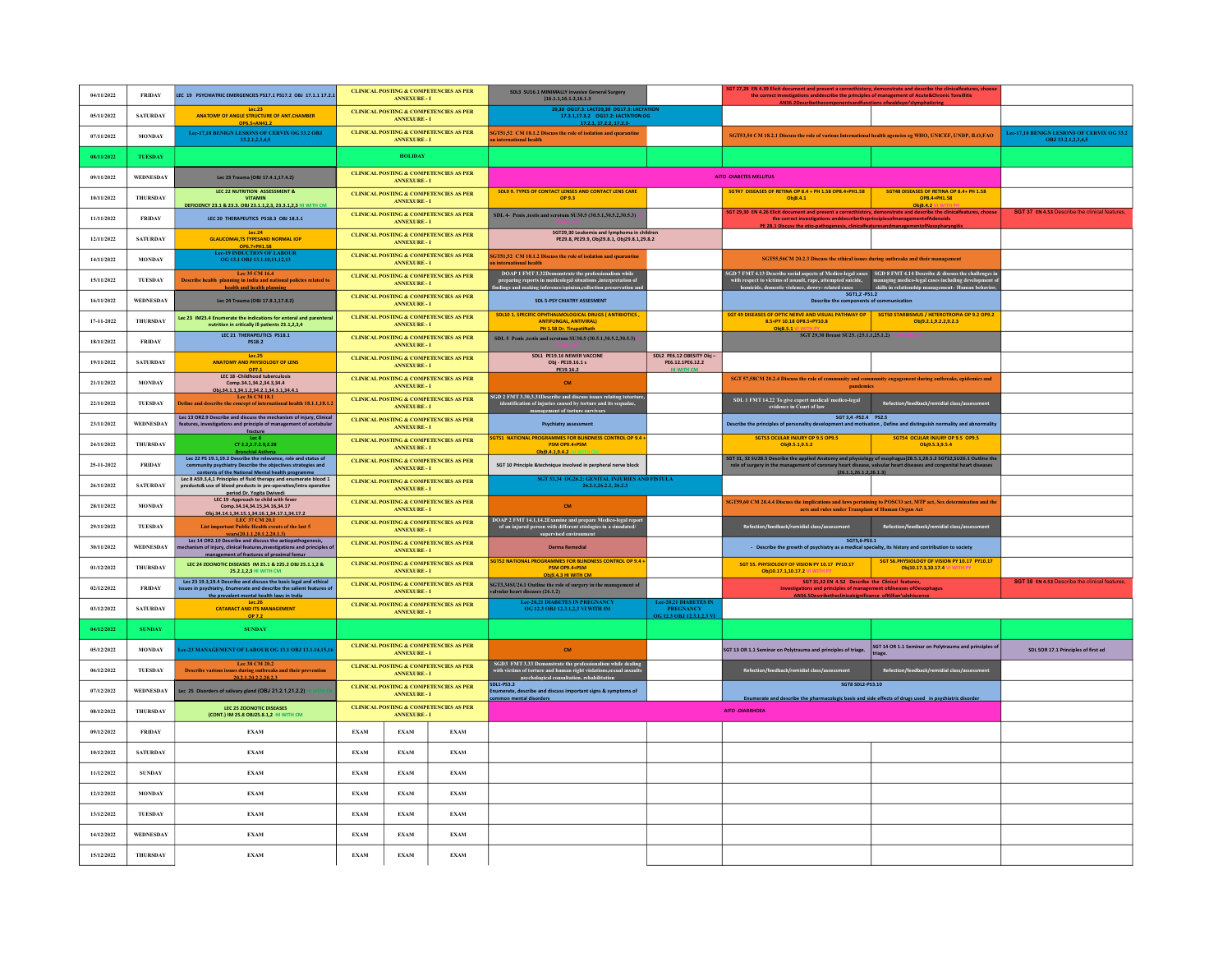| 16/12/2022 | <b>FRIDAY</b>    | <b>EXAM</b>                                                                                                                                                                                                               | <b>EXAM</b> | <b>EXAM</b>                                    | <b>EXAM</b>                                         |                                                                                                                                                                            |                                                                        |                                                                                                                                                                                                                                                                                                                                                           |                                                                                            |                                                                           |
|------------|------------------|---------------------------------------------------------------------------------------------------------------------------------------------------------------------------------------------------------------------------|-------------|------------------------------------------------|-----------------------------------------------------|----------------------------------------------------------------------------------------------------------------------------------------------------------------------------|------------------------------------------------------------------------|-----------------------------------------------------------------------------------------------------------------------------------------------------------------------------------------------------------------------------------------------------------------------------------------------------------------------------------------------------------|--------------------------------------------------------------------------------------------|---------------------------------------------------------------------------|
| 17/12/2022 | <b>SATURDAY</b>  | Lec.27<br>ANATOMY OF RETINA AND PATHOPHYSIOLOGY OF RETINAL<br><b>VASCULAR DISEASES</b>                                                                                                                                    |             | <b>ANNEXURE - I</b>                            | <b>CLINICAL POSTING &amp; COMPETENCIES AS PER</b>   | Lee-22 MENOPAUSE OG 32.1 OBJ 32.1,2,3,4                                                                                                                                    | e-24 COMPLICATIONS<br><b>RD STAGE OF LABOUR 0</b><br>16.2 OBJ 16.2.1.2 |                                                                                                                                                                                                                                                                                                                                                           |                                                                                            |                                                                           |
| 18/12/2022 | <b>SUNDAY</b>    | <b>SUNDAY</b>                                                                                                                                                                                                             |             | <b>SUNDAY</b>                                  |                                                     | <b>SUNDAY</b>                                                                                                                                                              | <b>SUNDAY</b>                                                          |                                                                                                                                                                                                                                                                                                                                                           |                                                                                            |                                                                           |
| 19/12/2022 | <b>MONDAY</b>    | LEC 20 -Vector borne disease and parasitic infections in children<br>Comp.34.18,34.19<br>Obi.34.18.1.34.19.1                                                                                                              |             | <b>ANNEXURE - I</b>                            | CLINICAL POSTING & COMPETENCIES AS PER              | SGT 11OR 1.5 Dislocation of major joints and its management                                                                                                                |                                                                        | SGT 17,18 OR 4.1 Skeletal Tuberculosis affecting major joint including carries spine and cold abscess and its differential<br>diagnosis and management.                                                                                                                                                                                                   |                                                                                            |                                                                           |
| 20/12/2022 | TUESDAY          | Lee 39 CM 20.3<br>Describe any event important to Health of the Community<br>20.3.1.20.3.2                                                                                                                                |             | <b>ANNEXURE - I</b>                            | CLINICAL POSTING & COMPETENCIES AS PER              | SGD 4 4.9 FMT Describe the medico-legal issues in relation to family<br>violence, violation of human rights, NHRC and doctors                                              |                                                                        | Refection/feedback/remidial class/assessment                                                                                                                                                                                                                                                                                                              | Refection/feedback/remidial class/assessment                                               |                                                                           |
| 21/12/2022 | <b>WEDNESDAY</b> | Lec 15 OR2.11 Describe and discuss the aetiopathogenesis,<br>echanism of injury, clinical features, investigations and principles of<br>management offa) Fracture patella (b) Fracture distal femur (c)                   |             | <b>ANNEXURE - I</b>                            | <b>CLINICAL POSTING &amp; COMPETENCIES AS PER</b>   | SGT7<br>Enumerate, describe and discuss important signs & symptoms of<br>mon mental disorders                                                                              |                                                                        | SGT 9 SDL 3-PS4.7 PS5.6 PS6.7 PS7.7PS8.7<br>Enumerate the appropriate conditions for specialist referral in patients with psychotic disorder, alcohol and substance                                                                                                                                                                                       |                                                                                            |                                                                           |
| 22/12/2022 | THURSDAY         | Tec <sub>9</sub><br>CT 2.3, 2.13, 2.14, 2.23                                                                                                                                                                              |             | ANNEXURE - I                                   | <b>CLINICAL POSTING &amp; COMPETENCIES AS PER</b>   | <b>Optha Remedial</b>                                                                                                                                                      |                                                                        | EST ST. LESIONS OF VISUAL PATHWAY PY 10.18 PY10.18 SGT ST. LESIONS OF VISUAL PATHWAY PY 10.18 PY10.18 SGT S8.VISUAL EVOKED RESPONSE PY 10.19 + ENT<br>Obj10.18.1 VI WITH PY                                                                                                                                                                               | PY10.19+ENT<br>Obi10.19.1 VI V                                                             |                                                                           |
| 23/12/2022 | <b>FRIDAY</b>    | Management of Obstructive airway diseases<br>Lec 24 PS 19.5 Describe the concept and principles of preventive<br>psychiatry and Describe the mental health promotion (positive<br>mental health): and community education |             | ANNEXURE - I                                   | <b>CLINICAL POSTING &amp; COMPETENCIES AS PER</b>   | $\rm SGT3,34SU26.1$ Outline the role of surgery in the management of coronary heart diseases and congenital heart diseases (26.1.1,26.1.3)                                 |                                                                        | SGT 33,34 EN4.47 Describe the dinical features, investigations and principles of management of Stridor<br>EN 4.48 Elicit document and present a correcthistory, demonstrate and describe the clinicalleatures, choose the correct prevention of dealness, cancer, noise<br>investigations and describe the principles of management of Airway Emergencies |                                                                                            | SGT 39 EN2.15Describethenationalprogramsfo<br><b>vironmental pollutio</b> |
| 24/12/2022 | <b>SATURDAY</b>  | Lec <sub>28</sub><br><b>MANAGEMENT OF RETINAL VASCULAR DISEASES</b><br>OP 8.2+IM24.15+PH1.58                                                                                                                              |             |                                                |                                                     | SG 35 T OG32.2:MENOPAUSE<br>32.2.1, 32.2.2                                                                                                                                 | <b>DL1 OG14.1: MATERNAL</b><br><b>PELVIS</b>                           |                                                                                                                                                                                                                                                                                                                                                           |                                                                                            |                                                                           |
| 26/12/2022 | <b>MONDAY</b>    | Lec-25 GENITAL TUBERCULOSIS OG 27.2 OBJ 27.2.1,2,3,4,5,6                                                                                                                                                                  |             | <b>ANNEXURE - I</b>                            | CLINICAL POSTING & COMPETENCIES AS PER              | SGT 12 OR 1.5 Dislocation of major joints and its management                                                                                                               |                                                                        | SGT 19,20 OR 3.3 Procedures like abscess drainage sequestrectomy / saucerisation and arthrotomy                                                                                                                                                                                                                                                           |                                                                                            |                                                                           |
| 27-12-2022 | <b>TUESDAY</b>   | Lee 40 CM 20.4 RECENT ADVANCES IN COMMUNITY<br><b>MEDICINE</b><br>20.4.1.20.4.2.3                                                                                                                                         |             | <b>ANNEXURE - I</b>                            | CLINICAL POSTING & COMPETENCIES AS PER              | SGD 5 FMT 4.10,4.11Describe communication between doctors<br>1.10,4.11Describe communication be<br>public and media<br>Describe and discuss euthanasia                     |                                                                        | SDL 1,2 AS 2.1,2 BLS& ACLS                                                                                                                                                                                                                                                                                                                                |                                                                                            |                                                                           |
| 28/12/2022 | WEDNESDAY        | surgery remedial                                                                                                                                                                                                          |             | <b>ANNEXURE - I</b>                            | <b>CLINICAL POSTING &amp; COMPETENCIES AS PER</b>   | Lec 25 PS 19.6 Enumerate and describe the identifying features and<br>the principles of participatory management of mental illness<br>occurring during and after disasters |                                                                        | SGT10.SDL4 PS9.7.PS10.7.PS17.3<br>Enumerate the appropriate conditions for specialist referral in patients with somatoform dissociative and conversion<br>disorders, stress disorders, Psychiatric emergencies                                                                                                                                            |                                                                                            |                                                                           |
| 29-12-2022 | THURSDAY         | Lec 10<br>CT 2.15, 2.16. 2.19, 2.20<br>Pharmacotherapy of Obstructive airway diseases                                                                                                                                     |             | ANNEXURE - I                                   | CLINICAL POSTING & COMPETENCIES AS PER              | Lec 29<br><b>SRABISMUS AND ITS MANAGEMENT</b>                                                                                                                              |                                                                        | SGT 59 RETINOBLASTOMA PA 36.1 PA36.1<br>Obi36.1.1.36.1.2.36.1.3 VI WITH PA                                                                                                                                                                                                                                                                                | SGT 60 VISUAL LOSS IN ELDERLY IM 24.15 IM24.15<br>Obj24.15.1,24.15.2,24.15.3,24.15.4 HI WI |                                                                           |
| 30-12-2022 | <b>FRIDAY</b>    | <b>ENT</b> remedial                                                                                                                                                                                                       |             |                                                | CLINICAL POSTING & COMPETENCIES AS PER ANNEXURE - I | OP 1.5<br>OP 1.5<br>SGT3,34SU26.1 Outline the role of surgery in the mar<br>ronary heart diseases and congenital heart diseases (26.1.1,26.1.3)                            |                                                                        | GT 35,36 EN4.36Describetheclinicalfeatures, investigations and principles of management ofdiseases of theSalivarygland prevention of deafness, cancer, noise                                                                                                                                                                                              |                                                                                            | SGT 40 EN2.15Describethenationalprop                                      |
| 31/12/2022 | <b>SATURDAY</b>  | Lec.30<br><b>AMBLYOPIA</b><br>OP 9.2+AN32.5+AN41.3                                                                                                                                                                        |             | $\operatorname{ANNEXURE}$ - $\operatorname{I}$ | CLINICAL POSTING & COMPETENCIES AS PER              |                                                                                                                                                                            |                                                                        | AITO - MAI ARIA                                                                                                                                                                                                                                                                                                                                           |                                                                                            |                                                                           |
|            |                  |                                                                                                                                                                                                                           |             |                                                |                                                     |                                                                                                                                                                            |                                                                        |                                                                                                                                                                                                                                                                                                                                                           |                                                                                            |                                                                           |
|            |                  |                                                                                                                                                                                                                           |             |                                                |                                                     |                                                                                                                                                                            |                                                                        |                                                                                                                                                                                                                                                                                                                                                           |                                                                                            |                                                                           |
|            |                  |                                                                                                                                                                                                                           |             |                                                |                                                     |                                                                                                                                                                            |                                                                        |                                                                                                                                                                                                                                                                                                                                                           |                                                                                            |                                                                           |
|            |                  | ABBREVIATIONS USED IN THE DOCUMENT                                                                                                                                                                                        |             |                                                |                                                     |                                                                                                                                                                            |                                                                        |                                                                                                                                                                                                                                                                                                                                                           |                                                                                            |                                                                           |
|            |                  |                                                                                                                                                                                                                           |             | Abbreviations                                  | <b>Full Form</b>                                    |                                                                                                                                                                            |                                                                        |                                                                                                                                                                                                                                                                                                                                                           |                                                                                            |                                                                           |
|            |                  |                                                                                                                                                                                                                           |             | Comp                                           | Competency                                          |                                                                                                                                                                            |                                                                        |                                                                                                                                                                                                                                                                                                                                                           |                                                                                            |                                                                           |
|            |                  |                                                                                                                                                                                                                           |             | Obj                                            | Objective                                           |                                                                                                                                                                            |                                                                        |                                                                                                                                                                                                                                                                                                                                                           |                                                                                            |                                                                           |
|            |                  |                                                                                                                                                                                                                           |             | SDL                                            | <b>Self Directed Learning</b>                       |                                                                                                                                                                            |                                                                        |                                                                                                                                                                                                                                                                                                                                                           |                                                                                            |                                                                           |
|            |                  |                                                                                                                                                                                                                           |             | $_{\rm SGT}$                                   | <b>Small Group Teaching</b>                         |                                                                                                                                                                            |                                                                        |                                                                                                                                                                                                                                                                                                                                                           |                                                                                            |                                                                           |
|            |                  |                                                                                                                                                                                                                           |             | <b>SGD</b>                                     | <b>Small Group Discussion</b>                       |                                                                                                                                                                            |                                                                        |                                                                                                                                                                                                                                                                                                                                                           |                                                                                            |                                                                           |
|            |                  |                                                                                                                                                                                                                           |             | <b>VI</b>                                      | <b>Vertical Integration</b>                         |                                                                                                                                                                            |                                                                        |                                                                                                                                                                                                                                                                                                                                                           |                                                                                            |                                                                           |
|            |                  |                                                                                                                                                                                                                           |             | $_{\rm HI}$                                    | <b>Horizontal Integration</b>                       |                                                                                                                                                                            |                                                                        |                                                                                                                                                                                                                                                                                                                                                           |                                                                                            |                                                                           |
|            |                  |                                                                                                                                                                                                                           |             | <b>DOAP</b>                                    | <b>Demonstrate, Observe</b><br>Assess, Perform      |                                                                                                                                                                            |                                                                        |                                                                                                                                                                                                                                                                                                                                                           |                                                                                            |                                                                           |
|            |                  |                                                                                                                                                                                                                           |             | OR                                             | Orthopaedics                                        |                                                                                                                                                                            |                                                                        |                                                                                                                                                                                                                                                                                                                                                           |                                                                                            |                                                                           |
|            |                  |                                                                                                                                                                                                                           |             | $\mathbf{IM}$                                  | Medicine                                            |                                                                                                                                                                            |                                                                        |                                                                                                                                                                                                                                                                                                                                                           |                                                                                            |                                                                           |
|            |                  |                                                                                                                                                                                                                           |             | <b>SU</b>                                      | Surgery                                             |                                                                                                                                                                            |                                                                        |                                                                                                                                                                                                                                                                                                                                                           |                                                                                            |                                                                           |
|            |                  |                                                                                                                                                                                                                           |             | DR                                             | <b>DERMATOLOGY</b>                                  |                                                                                                                                                                            |                                                                        |                                                                                                                                                                                                                                                                                                                                                           |                                                                                            |                                                                           |
|            |                  |                                                                                                                                                                                                                           |             | RD                                             | Radiodiagnosis                                      |                                                                                                                                                                            |                                                                        |                                                                                                                                                                                                                                                                                                                                                           |                                                                                            |                                                                           |
|            |                  |                                                                                                                                                                                                                           |             | AN                                             | Anesthesia                                          |                                                                                                                                                                            |                                                                        |                                                                                                                                                                                                                                                                                                                                                           |                                                                                            |                                                                           |
|            |                  |                                                                                                                                                                                                                           |             | $\mathbf{P}\mathbf{E}$                         | Pediatrics                                          |                                                                                                                                                                            |                                                                        |                                                                                                                                                                                                                                                                                                                                                           |                                                                                            |                                                                           |
|            |                  |                                                                                                                                                                                                                           |             | ${\rm cr}$                                     | <b>Respiratory Medicine</b>                         |                                                                                                                                                                            |                                                                        |                                                                                                                                                                                                                                                                                                                                                           |                                                                                            |                                                                           |
|            |                  |                                                                                                                                                                                                                           |             | PS                                             | Psychiatry                                          |                                                                                                                                                                            |                                                                        |                                                                                                                                                                                                                                                                                                                                                           |                                                                                            |                                                                           |
|            |                  |                                                                                                                                                                                                                           |             | <b>FM</b>                                      | <b>FORENSIC MEDICINE</b>                            |                                                                                                                                                                            |                                                                        |                                                                                                                                                                                                                                                                                                                                                           |                                                                                            |                                                                           |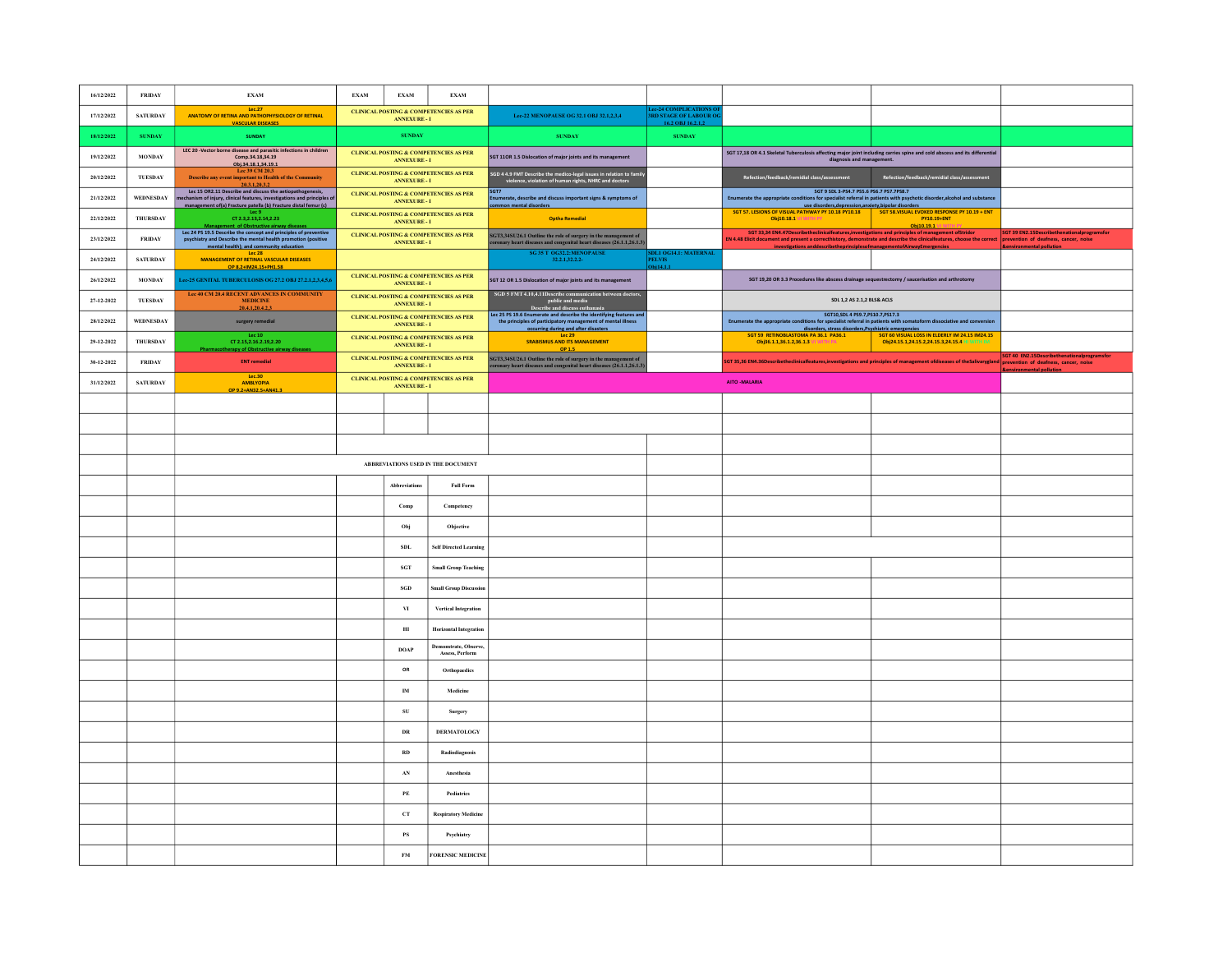|                                                |                                      |            | $\mathbf{C}\mathbf{M}$                    | $\begin{array}{ll} \textbf{COMMUNITY} \\ \textbf{MEDICNE} \end{array}$ |                                                                |  |  |
|------------------------------------------------|--------------------------------------|------------|-------------------------------------------|------------------------------------------------------------------------|----------------------------------------------------------------|--|--|
|                                                |                                      |            | $_{\mathbf{OG}}$                          | <b>OBSTETRICS &amp;</b><br>$\operatorname{GYNAECOLOGY}$                |                                                                |  |  |
|                                                |                                      |            | ${\rm cr}$                                | <b>Respiratory Medicine</b>                                            |                                                                |  |  |
|                                                |                                      |            | ${\bf E}{\bf N}$                          | ORI                                                                    |                                                                |  |  |
|                                                |                                      |            | $_{\mathrm{OP}}$                          | <b>OPTHALMOLOGY</b>                                                    |                                                                |  |  |
| $\mathbf 1$                                    |                                      |            | ENT                                       |                                                                        | <b>AETCOM 25 HOURS</b>                                         |  |  |
|                                                | FORENSIC MEDICINE                    |            | <b>LECTURE 25</b>                         |                                                                        |                                                                |  |  |
|                                                | ${\rm lecture}$ 25 ${\rm hours}$     |            | $\operatorname{\mathbf{SGT}}\nolimits$ 40 |                                                                        |                                                                |  |  |
|                                                | sgt 45 hours                         |            | $\textbf{SDL}$ 5                          |                                                                        |                                                                |  |  |
|                                                | sdl 5 hours                          |            | AETCOM 3.3-5<br>HOURS                     |                                                                        |                                                                |  |  |
|                                                | $\Lambda\text{ETCOM}-\text{10HOURS}$ |            | <b>Total 70 Hours</b>                     |                                                                        | Verticle Intregration $-$ VI $\,$                              |  |  |
|                                                | $\mathrm{Total} = 75$                |            |                                           |                                                                        | $\label{eq:2} \textbf{Horizontal Interigration} = \textbf{HI}$ |  |  |
|                                                |                                      |            |                                           |                                                                        |                                                                |  |  |
| $\overline{\mathbf{2}}$                        | COMMUNITY MEDICINE                   |            | OPTH                                      |                                                                        |                                                                |  |  |
|                                                | Lecture 40                           |            | Lecture 30 hour                           |                                                                        |                                                                |  |  |
|                                                | $_{\rm Sgt}$ 60                      |            | $_{\rm Sgt\,60}$                          |                                                                        |                                                                |  |  |
|                                                | Sdl 5                                |            | sdl $10$                                  |                                                                        |                                                                |  |  |
|                                                | AETCOM 10 Hours                      |            | Total-100 Hours                           |                                                                        |                                                                |  |  |
|                                                | $\textbf{Total} = 105 \text{ hours}$ |            |                                           |                                                                        |                                                                |  |  |
|                                                |                                      |            |                                           |                                                                        |                                                                |  |  |
|                                                |                                      | LECTURES   | SGT                                       | SDL                                                                    |                                                                |  |  |
| <b>SUBJECTS</b>                                | COLOUR CODING                        | (Hours)    | (Hours)                                   | (Hours)                                                                |                                                                |  |  |
| <b>General Medicine</b>                        | MEDICINE                             | 25         | 35                                        | $\overline{\phantom{a}}$                                               |                                                                |  |  |
| General Surgery                                | <b>SURGERY</b>                       | ${\bf 25}$ | 35                                        | $\mathsf{s}$                                                           |                                                                |  |  |
| <b>Obstetrics And</b><br>Gynaecology           | $\sqrt{\textbf{GY}}\textbf{NAE}$     | ${\bf 25}$ | 35                                        | $\overline{\phantom{a}}$                                               |                                                                |  |  |
| $\sf Pacdiaries$                               | PAEDIA                               | ${\bf 20}$ | 30                                        | $\sqrt{5}$                                                             |                                                                |  |  |
| Orthopaedics                                   | <b>ORTHA</b>                         | ${\bf 15}$ | 20                                        | $\overline{\phantom{a}}$                                               |                                                                |  |  |
| <b>Forensic Medicine</b><br>And Toxicology     | $\ensuremath{\mathsf{FMT}}$          | 25         | 45                                        | $\overline{\phantom{a}}$                                               |                                                                |  |  |
| <b>Community</b><br>Medicine                   | <b>COMMUNITY MEDICINE</b>            | $\bf{40}$  | 60                                        | $\overline{\phantom{a}}$                                               |                                                                |  |  |
| Dermatology                                    | DERMA                                | $\bf{20}$  | $\,$ 5 $\,$                               | $\overline{\phantom{a}}$                                               |                                                                |  |  |
| Psychiatry                                     | PSYCHIATRY                           | $\bf 25$   | ${\bf 10}$                                | $\mathsf{s}$                                                           |                                                                |  |  |
| Respiratory<br>Medicine                        | <b>RESPIRATION</b>                   | ${\bf 10}$ | $\bf 8$                                   | $\overline{\mathbf{2}}$                                                |                                                                |  |  |
| Otorhinolaryngol<br>$\mathbf{y}$               | ENT                                  | 25         | 40                                        | $\overline{\phantom{a}}$                                               |                                                                |  |  |
| Ophthalmology                                  | OPTH                                 | 30         | 60                                        | ${\bf 10}$                                                             |                                                                |  |  |
| tadiodiagnosis Ant<br>Radiotherapy             | RADIO                                | ${\bf 10}$ | $\bf{8}$                                  | $\overline{\mathbf{2}}$                                                |                                                                |  |  |
| Anaesthesiology                                | ANAESTHESIA                          | $\bf{8}$   | $10\,$                                    | $\overline{2}$                                                         |                                                                |  |  |
| <b>Clinical Postings</b><br>Attitude, Ethics & |                                      |            |                                           |                                                                        |                                                                |  |  |
| Communication<br>Module (AETCOM)               |                                      |            | 19                                        | $\bf 6$                                                                |                                                                |  |  |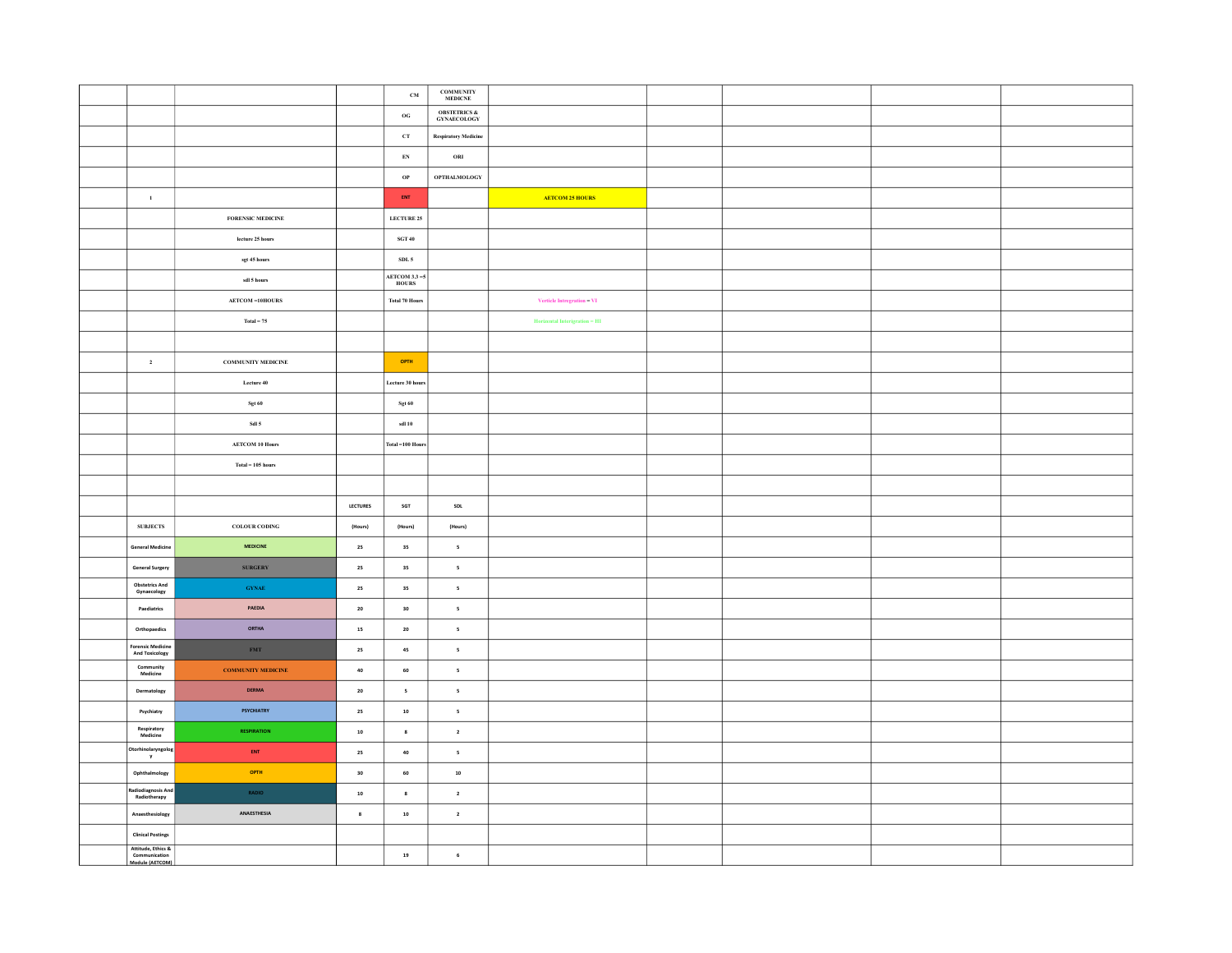|                                                         | Pandemic                |                                                                  |                         | 18                      |                                           |                      |                              |                      |                      |  |
|---------------------------------------------------------|-------------------------|------------------------------------------------------------------|-------------------------|-------------------------|-------------------------------------------|----------------------|------------------------------|----------------------|----------------------|--|
|                                                         | Total                   |                                                                  | 303                     | 438                     | 72                                        |                      |                              |                      |                      |  |
|                                                         |                         |                                                                  |                         |                         |                                           |                      |                              |                      |                      |  |
|                                                         |                         | CUNICAL POSITINGS' SCHEDULES: BATCHES Phase III MBBS: Batch 2019 |                         |                         |                                           |                      |                              |                      |                      |  |
|                                                         |                         |                                                                  |                         |                         |                                           |                      |                              |                      |                      |  |
|                                                         |                         |                                                                  |                         |                         |                                           |                      |                              |                      |                      |  |
|                                                         | <b>Batch A: 01-18</b>   | <b>Batch B: 19-36</b>                                            | Batch C: 37-54          | <b>Batch D: 55-72</b>   |                                           |                      |                              |                      |                      |  |
|                                                         | Batch E: 73-90          | <b>Batch F: 91-109</b>                                           | <b>Batch G: 110-128</b> |                         |                                           |                      |                              |                      |                      |  |
|                                                         |                         |                                                                  |                         |                         |                                           |                      |                              |                      |                      |  |
|                                                         |                         | (I) 04 Weeks Clinical Posting (07) Rotation (04 weeks each)      |                         |                         |                                           |                      |                              |                      |                      |  |
|                                                         |                         |                                                                  |                         |                         |                                           |                      |                              |                      |                      |  |
|                                                         |                         |                                                                  |                         |                         |                                           |                      |                              |                      |                      |  |
|                                                         | 29/03/22 to<br>25/04/22 | 26/04/22 to 23/05/22                                             | 24/05/22 to             | 21/06/22 to<br>02/07/22 |                                           | 11/07/22 to 25/07/22 | 26/07/22 to 22/08/22         | 23/08/22 to 19/09/22 | 20/09/22 to 17/10/22 |  |
| <b>SUBJECT<br/>/BATCH</b>                               |                         |                                                                  | 20/06/22                |                         |                                           |                      |                              |                      |                      |  |
| Medicine                                                |                         | $\bar{D}$                                                        |                         |                         |                                           |                      | G                            |                      | $\mathbf{B}$         |  |
| Surgery                                                 | $\,$ D                  |                                                                  |                         | ${\bf G}$               |                                           | G                    |                              | $\overline{R}$       |                      |  |
| $_{\mathrm{OBG}}$                                       |                         |                                                                  | $\mathbf{G}$            |                         |                                           |                      | $\mathbf{R}$                 |                      | $\mathbf{D}$         |  |
| $\mathbf{P}\mathbf{a} \mathbf{e} \mathbf{d} \mathbf{s}$ |                         | $\alpha$                                                         |                         | $\mathbf{R}$            | 03/07/21 to 09/07/21                      | B                    |                              | D.                   |                      |  |
| Commed                                                  | G.                      |                                                                  |                         |                         | <b>Internal Assessment</b>                |                      | D                            |                      |                      |  |
| ${\bf ENT}$                                             |                         |                                                                  |                         |                         |                                           |                      |                              |                      |                      |  |
| Ophthal                                                 |                         |                                                                  |                         | $\mathbb D$             |                                           | $\mathbf D$          |                              |                      |                      |  |
|                                                         | $_{\rm B}$              | $\epsilon$                                                       | $\,$ D                  | $\,$ E                  |                                           | $\mathbf E$          | $\mathbf{F}$                 | G                    |                      |  |
|                                                         |                         |                                                                  |                         |                         |                                           |                      |                              |                      |                      |  |
|                                                         |                         |                                                                  |                         |                         |                                           |                      |                              |                      |                      |  |
|                                                         |                         | (I) 02 Weeks Clinical Posting (07) Rotation (02 weeks each)      |                         |                         |                                           |                      |                              |                      |                      |  |
|                                                         |                         |                                                                  |                         |                         |                                           |                      |                              |                      |                      |  |
|                                                         | SUBJECTS/BATCH          | 18/10/22 to 27/10/22                                             | 28/10/22 to<br>08/11/22 | 09/11/22 to<br>18/11/22 | 19/11/22 to 28/11/22 29/11/22 to 08/12/22 |                      | 09/12/22to                   | 17/12/22 to 26/12/22 |                      |  |
|                                                         | Ortho                   |                                                                  |                         |                         |                                           |                      | Exam                         |                      |                      |  |
|                                                         | $\mathbf{Commed}$       |                                                                  |                         |                         | D                                         |                      | Exam                         |                      |                      |  |
|                                                         |                         |                                                                  |                         | D                       | $\mathbf{F}$                              |                      | $\ensuremath{\textsc{Exam}}$ |                      |                      |  |
|                                                         | Trauma                  |                                                                  | $\,$ D                  |                         |                                           |                      | $\ensuremath{\textsc{Exam}}$ |                      |                      |  |
|                                                         | Derma                   |                                                                  |                         |                         | G                                         |                      | Exam                         |                      |                      |  |
|                                                         | Psych                   |                                                                  |                         | G                       |                                           |                      | Exam                         |                      |                      |  |
|                                                         | Casualty                |                                                                  | G                       |                         | $\mathbf{R}$                              | $\mathcal{C}$        |                              | $\mathbf{D}$         |                      |  |
|                                                         | $\mbox{Dental/Anes}$    | $\mathbf G$                                                      | $\mathbf{A}$            | $_{\rm B}$              | $\mathbf c$                               | $\,$ D               | $\ensuremath{\mathsf{Exam}}$ |                      |                      |  |
|                                                         |                         |                                                                  |                         |                         |                                           |                      |                              |                      |                      |  |
|                                                         |                         | Phase III MBBS PART 1: Batch 2019 AITO                           |                         |                         |                                           |                      |                              |                      |                      |  |
| AITO- NUTRITION                                         |                         |                                                                  |                         |                         |                                           |                      |                              |                      |                      |  |
|                                                         |                         |                                                                  |                         |                         |                                           |                      |                              |                      |                      |  |
|                                                         |                         | Phase 3 Competency Community Medicine(CM 5.1,5.2,5.3,5.4,5.6)    |                         |                         |                                           |                      |                              |                      |                      |  |
|                                                         |                         | Medicine(IM 23.1,23.2)                                           |                         |                         |                                           |                      |                              |                      |                      |  |
|                                                         |                         | Pediatrics(PE 23.1,23.2,23.3,23.5)                               |                         |                         |                                           |                      |                              |                      |                      |  |
|                                                         |                         |                                                                  |                         |                         |                                           |                      |                              |                      |                      |  |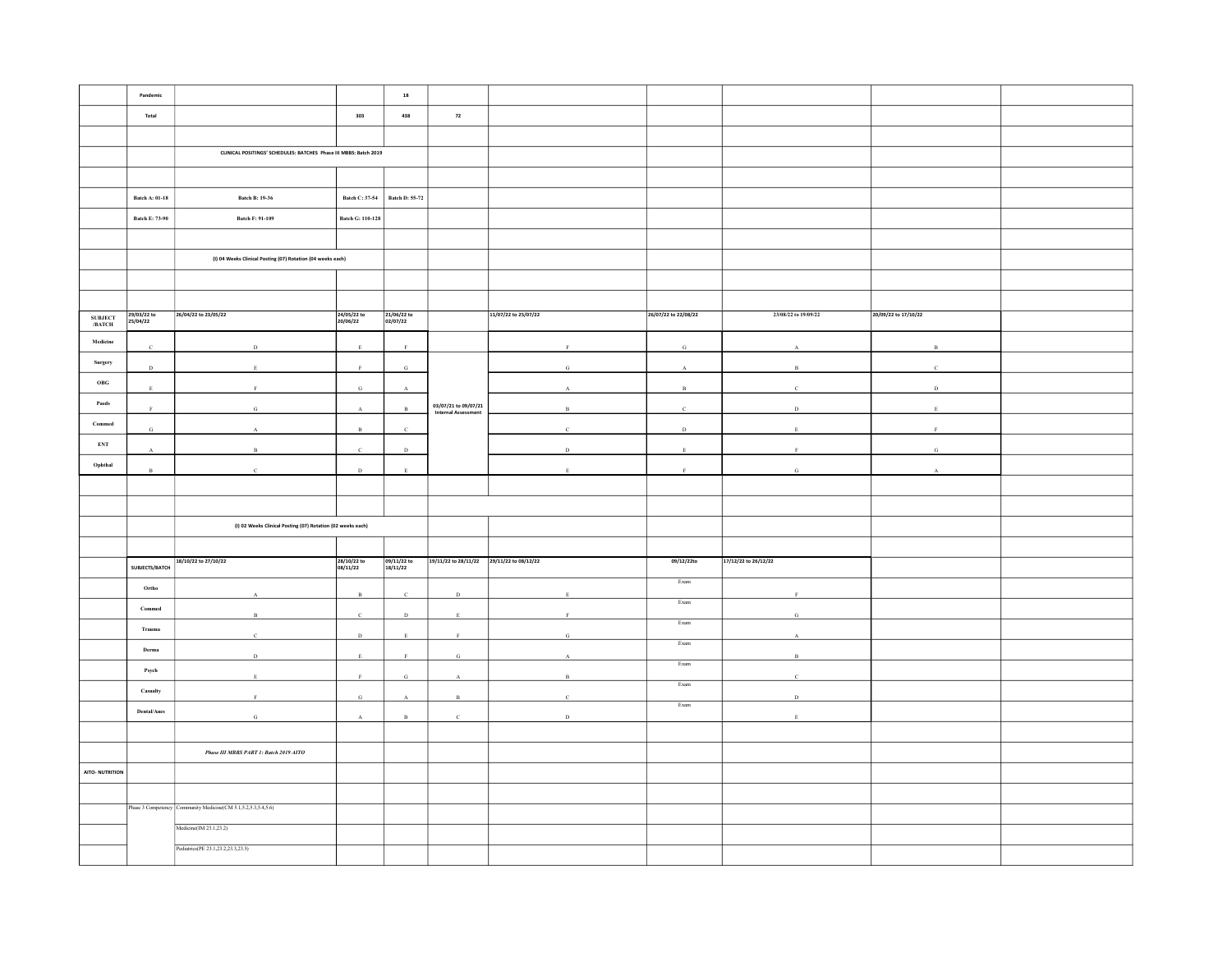|                | Phase 1 Competency Biochemistry(BI 8.5)                                                                                       |  |  |  |  |
|----------------|-------------------------------------------------------------------------------------------------------------------------------|--|--|--|--|
|                |                                                                                                                               |  |  |  |  |
|                |                                                                                                                               |  |  |  |  |
|                | Session Objectives Classify macro and micronutrients                                                                          |  |  |  |  |
|                | Describe methods of nutritional surveillance                                                                                  |  |  |  |  |
|                | National nutritional programmes                                                                                               |  |  |  |  |
|                | Classify malnutrition                                                                                                         |  |  |  |  |
|                | Risk factors, prevention and control of malnutrition                                                                          |  |  |  |  |
|                | Management of malnutrition                                                                                                    |  |  |  |  |
|                | Complications of malnutrition                                                                                                 |  |  |  |  |
|                | $\overline{\text{E} \text{n} \text{umerate}}$ the indications for enteral and parenteral nutrition of critically ill patients |  |  |  |  |
|                | Describe balanced diet, prudent diet and DASH                                                                                 |  |  |  |  |
|                |                                                                                                                               |  |  |  |  |
|                |                                                                                                                               |  |  |  |  |
| AITO-DIARRHOEA |                                                                                                                               |  |  |  |  |
|                |                                                                                                                               |  |  |  |  |
|                | Phase 3 Competency Community Medicine(CM 8.1,10.4,10.5)                                                                       |  |  |  |  |
|                | Medicine(IM 16.5,16.7,16.8,6.13)                                                                                              |  |  |  |  |
|                | Pediatrics(PE 10.4)                                                                                                           |  |  |  |  |
|                | Phase 2 Competency Microbiology (MI 3.1)                                                                                      |  |  |  |  |
|                | Pathology(PA                                                                                                                  |  |  |  |  |
|                |                                                                                                                               |  |  |  |  |
|                | Session Objectives  Define and classify diarrhoea                                                                             |  |  |  |  |
|                | Causative agent and actiopathogenesis of diarrhoea                                                                            |  |  |  |  |
|                | Risk factors, prevention and control of diarrhoea                                                                             |  |  |  |  |
|                | Management of diarrhoea                                                                                                       |  |  |  |  |
|                | Complications of diarrhoea                                                                                                    |  |  |  |  |
|                | Investigation of diarrhoea at PHC level                                                                                       |  |  |  |  |
|                | Management of complications of diarrhoea                                                                                      |  |  |  |  |
|                | Nationl program related to diarrhoea<br>Enteral and parenteral nutrition in diarrhoea                                         |  |  |  |  |
|                |                                                                                                                               |  |  |  |  |
|                |                                                                                                                               |  |  |  |  |
| AITO-MALARIA   | Phase 3 Competency Community Medicine(CM 3.6,3.8)                                                                             |  |  |  |  |
|                | Medicine(M 4.3, 4.15)                                                                                                         |  |  |  |  |
|                | Phase 2 Competency Pathology (PA 8.4, 10.1)                                                                                   |  |  |  |  |
|                | Microbiology(MI 2.6)                                                                                                          |  |  |  |  |
|                |                                                                                                                               |  |  |  |  |
|                | Session Objectives   Discuss the characteristics of Aetiological agent of malaria                                             |  |  |  |  |
|                |                                                                                                                               |  |  |  |  |